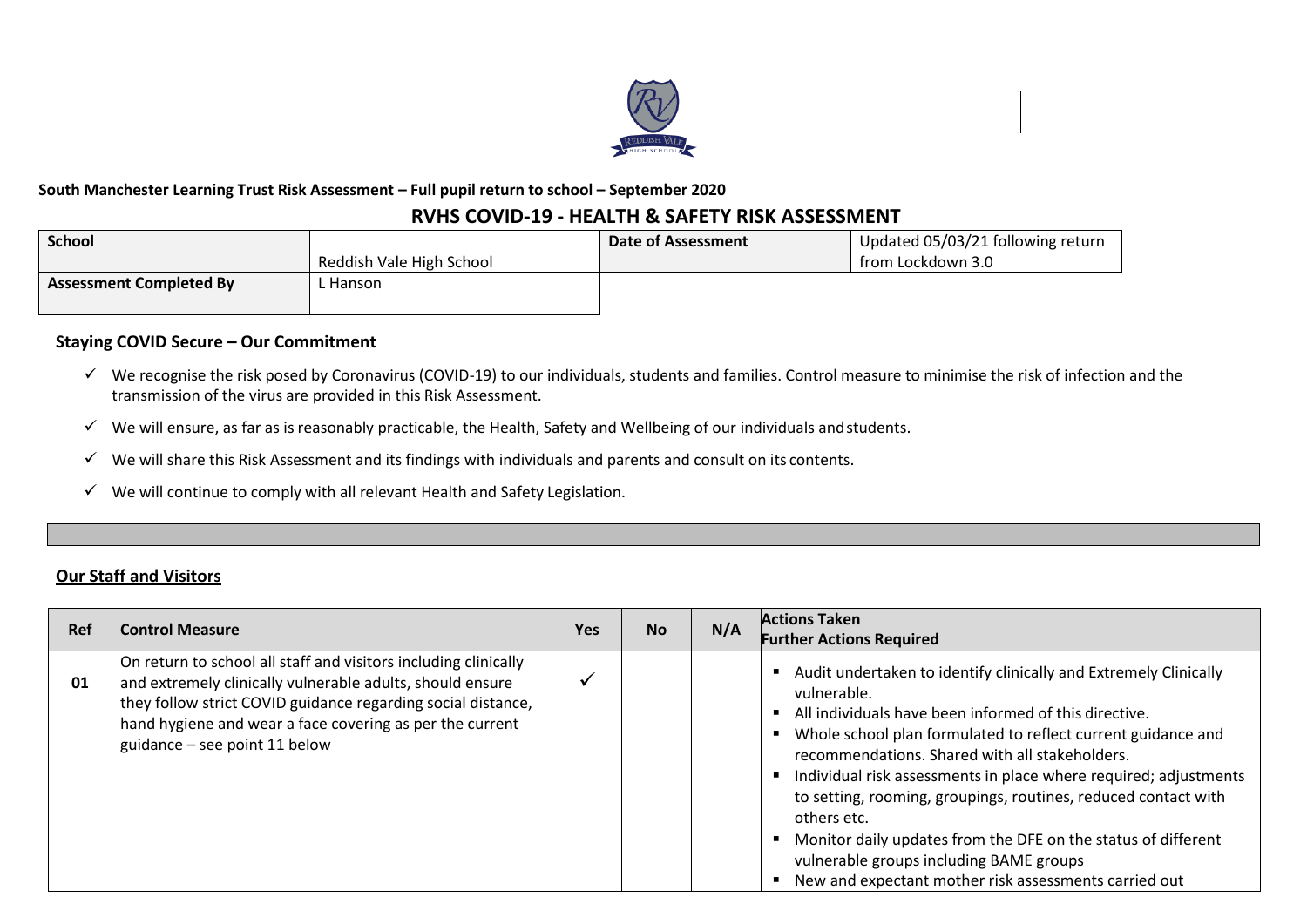|    |                                                                                                                                                                                                                                                                                                                                                                                                                                                                                                                                                                                                                                                             |   | • Where possible further reasonable adjustments made to working<br>environment                                                                                                                                                                                                                                                                                          |
|----|-------------------------------------------------------------------------------------------------------------------------------------------------------------------------------------------------------------------------------------------------------------------------------------------------------------------------------------------------------------------------------------------------------------------------------------------------------------------------------------------------------------------------------------------------------------------------------------------------------------------------------------------------------------|---|-------------------------------------------------------------------------------------------------------------------------------------------------------------------------------------------------------------------------------------------------------------------------------------------------------------------------------------------------------------------------|
| 02 | When returning to the school site all individuals,<br>including those who live with a person who is Clinically<br>Extremely Vulnerable should adhere to stringent social<br>distancing, hand hygiene and wear a face covering as per<br>the current guidance $-$ see point 11 below.                                                                                                                                                                                                                                                                                                                                                                        |   | Audit undertaken to identify this group of individuals.<br>All individuals informed of this.<br>Whole school plan formulated to reflect current guidance and<br>recommendations. Shared with all stakeholders.<br>Individual risk assessments reviewed.<br>$\blacksquare$                                                                                               |
| 03 | If a staff member displays COVID-19 symptoms they should<br>self-isolate and apply for a confirmatory PCR test immediately.<br>They should not attend school until they can be tested and<br>have received the results. If the PCR test is negative they can<br>return to school. If the test is positive the member of staff<br>should self-isolate for the recommended period within the<br>current DfE guidance – advice should always be sought from<br>the NHS Helpline. Evidence of test and test results must be<br>forwarded to HR for our records.                                                                                                 | ✓ | All individuals informed of this directive.<br>$\blacksquare$<br>Individuals also informed that they are able to book a test for<br>themselves by using the website or calling 119<br>HR support offered and available from HR or the Wellbeing Lead<br>$\blacksquare$<br>School to contact LA and PH in the event of multiple staff absences<br>due to positive tests. |
| 04 | If a member of a staffs household displays COVID-19 symptoms<br>all household members should self-isolate and apply for a<br>confirmatory PCR test immediately. Staff should not attend<br>school until they can be tested and have received the results. If<br>all PCR test results for all household members are negative<br>staff can return to school. If any member of the household<br>receives a positive PCR test, staff should self-isolate for the<br>recommended period within the current DfE guidance - advice<br>should always be sought from the NHS Helpline. Evidence of<br>test and test results must be forwarded to HR for our records. |   | • All individuals informed of this directive.<br>Individuals also informed that they are able to book a test for<br>themselves by using the website or calling 119<br>HR support offered and available from HR or the Wellbeing Lead<br>School to contact LA and PH in the event of multiple staff absences<br>due to positive tests.                                   |
| 05 | We regularly contact / keep in touch with staff who are self-<br>isolating/working from home and monitor / support both their<br>Physical and Mental Health & Wellbeing                                                                                                                                                                                                                                                                                                                                                                                                                                                                                     | ✓ | HR and well-being lead available to support staff.<br>$\blacksquare$<br>Individual staff have access to Employee Assistance Programmes if<br>required.                                                                                                                                                                                                                  |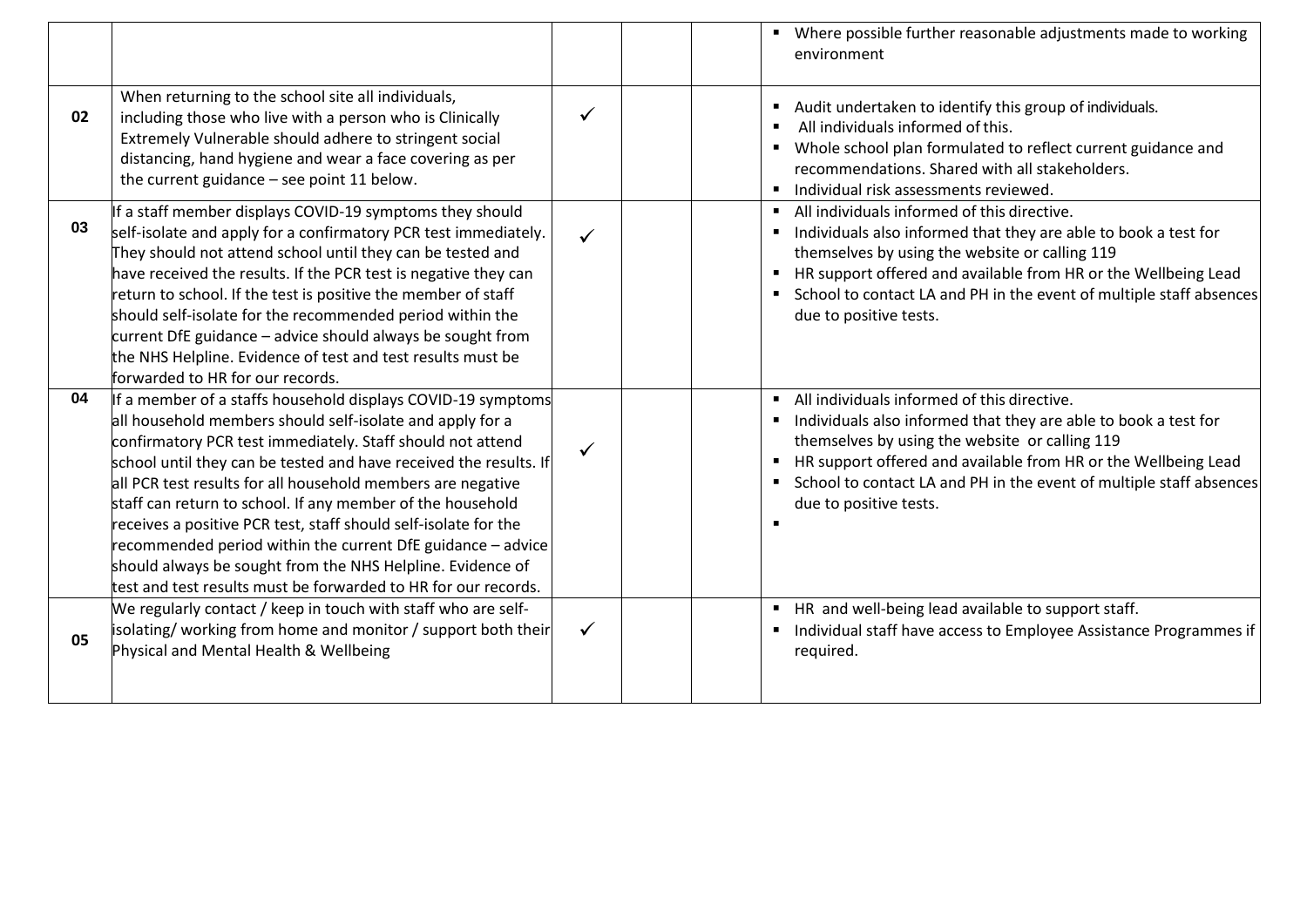| Ref | <b>Control Measure</b>                                                                                                                                                                   | <b>Yes</b>   | <b>No</b> | N/A | <b>Actions Taken</b><br><b>Further Actions Required</b>                                                                                                                                                                                                                                                                                                                                                                                                                                                                                                                                                                                                       |
|-----|------------------------------------------------------------------------------------------------------------------------------------------------------------------------------------------|--------------|-----------|-----|---------------------------------------------------------------------------------------------------------------------------------------------------------------------------------------------------------------------------------------------------------------------------------------------------------------------------------------------------------------------------------------------------------------------------------------------------------------------------------------------------------------------------------------------------------------------------------------------------------------------------------------------------------------|
| 06  | Where staff are well and are self-isolating whilst awaiting<br>test results, suitable information and equipment will be<br>available if required to work at home safely and effectively. |              |           |     | " Provide all individuals with 'Guidance Notes' on 'Working from<br>Home'.<br>Staff requested to inform HR if they have concerns or require<br>٠<br>further advice.<br>HR to maintain regular contact during absence<br>Staff briefing and trained on expectations regarding<br>administering remote learning from home                                                                                                                                                                                                                                                                                                                                       |
| 07  | Signing in/out staff procedures.<br>Signing in and out of computer screens                                                                                                               | $\checkmark$ |           |     | Procedure in place for sanitising before entering the building, clear<br>signage.<br>Hand sanitiser and anti- bacterial wipes are available - clear<br>signage<br>All staff and visitors asked to sanitise hands when entering building<br>and before using inventory system to log in / out<br>Single sign in plan for staff logging into computers; opens Sims,<br>emails CPOMS, Class charts etc.<br>Strict adherence to locking screens or logging out when leaving PC<br>unattended                                                                                                                                                                      |
| 08  | Support for staff wellbeing and mental health                                                                                                                                            | $\checkmark$ |           |     | Regular communication with staff<br>$\blacksquare$<br>Well Being lead identified in school<br>٠<br>Employee Assistance Programme available for staff<br>п<br>Follow guidance regarding supporting well being<br>Share and encourage positive strategies for managing well being<br>л.<br>Regular contact and check in as teams<br>п<br>HR support offered for staff<br>Online training for staff available<br>Staff movement plan to restrict crossover with pupils<br>Wellbeing initiatives offered in school<br>п.                                                                                                                                          |
| 09  | Ensure social distancing, good hand hygiene and wear face<br>coverings where possible                                                                                                    | $\checkmark$ |           |     | Clear signage displayed around school as reminder<br>Staggered start, end, break and lunch times<br>٠<br>Year group bubbles and zones<br>Staff on duty to reinforce and monitor safe movement<br>Department leads to ensure staff teams follow guidance and staff<br>л.<br>rooms are COVID safe<br>Strict social distance rules 2m staff 1 m students<br>$\blacksquare$<br>One way system in place<br>л.<br>Minimise personnel in social and working settings where possible<br>٠<br>Guidance given on safe working practice<br>Visitors information booklet on reception,<br>л.<br>Signage asking visitors/ staff to sanitise on entry to building, and<br>٠ |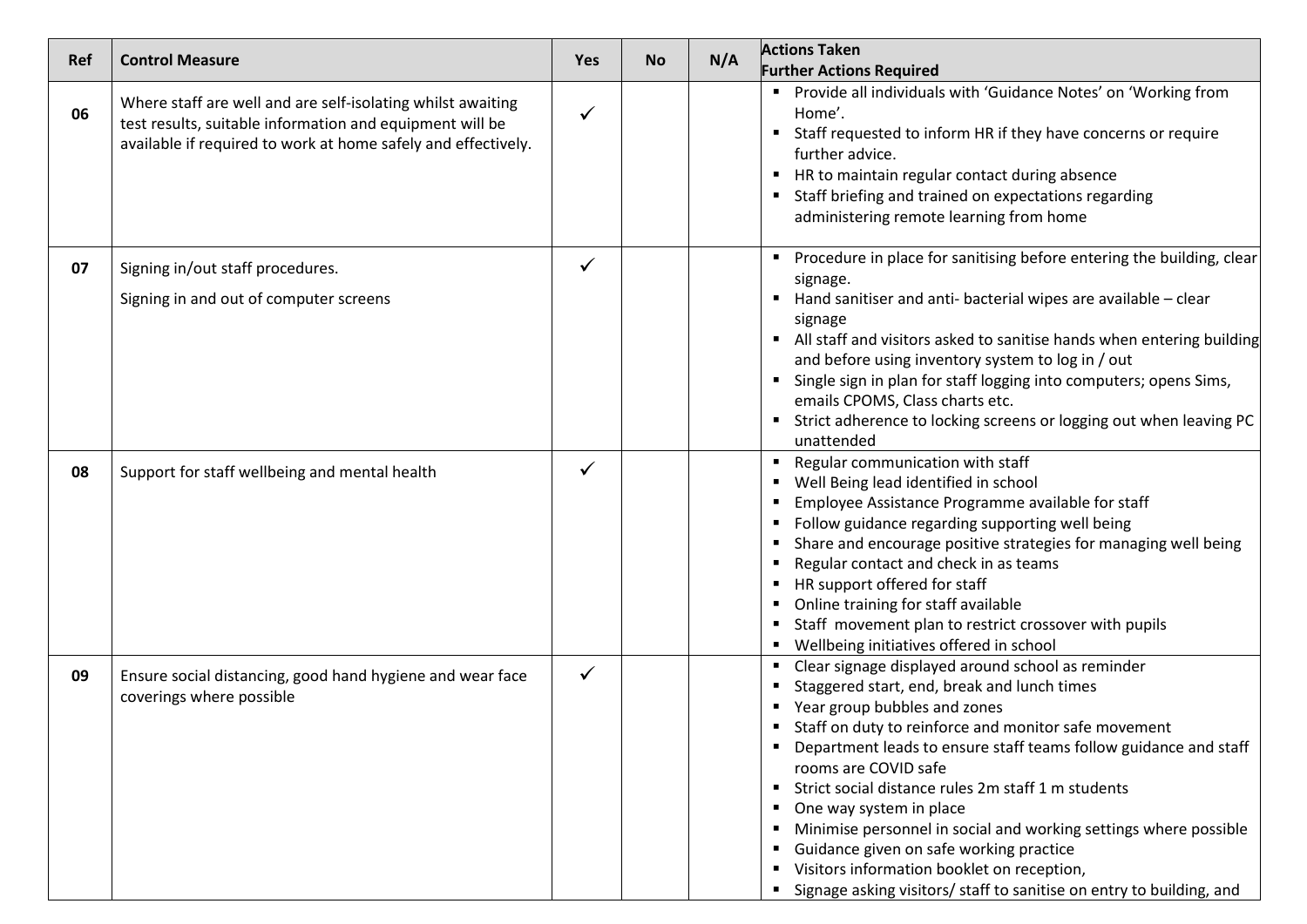|    |                                                                                                                        | before using inventory system to log in / out                             |
|----|------------------------------------------------------------------------------------------------------------------------|---------------------------------------------------------------------------|
|    |                                                                                                                        | Continue with staff and external virtual meeting (Zoom/teams) for         |
|    |                                                                                                                        | meetings as appropriate                                                   |
|    |                                                                                                                        | Inset day rotation plan for face to face updates                          |
|    |                                                                                                                        | Continued communication with staff reminding of guidance                  |
|    |                                                                                                                        | Minimise large group meetings, suspend staff briefings, use               |
|    |                                                                                                                        | alternatives                                                              |
|    |                                                                                                                        | Whole school plan formulated to reflect current guidance and              |
|    |                                                                                                                        | recommendations. Shared with all stakeholders.                            |
| 10 | All staff offered Lateral Flow Test                                                                                    | Testing team established and all staff completed mandatory                |
|    |                                                                                                                        | training                                                                  |
|    |                                                                                                                        | Lateral Flow Tests offered to all staff                                   |
|    |                                                                                                                        | Testing slots offered to those who consent in school prior to full        |
|    |                                                                                                                        | school return                                                             |
|    |                                                                                                                        | Home testing kits distributed to consenting staff<br>٠                    |
|    |                                                                                                                        | Advice given to test twice weekly                                         |
|    |                                                                                                                        | Advice given regarding a positive test result or experiencing<br>symptoms |
|    |                                                                                                                        | Covid Testing Risk Assessment completed and circulated                    |
| 11 | Staff are encouraged to wear visors/face masks in the                                                                  | Staff advised to wear visors/face mask in classrooms where                |
|    | classroom, but it is not compulsory to do so as long as staff<br>maintain a distance of at least 2 meters from pupils. | possible                                                                  |
|    |                                                                                                                        | Face visors offered to all staff<br>$\blacksquare$                        |
|    |                                                                                                                        | Staff advised to maintain 2 meter distance from pupils                    |
|    |                                                                                                                        | Staff advised to ensure classroom is ventilated with open doors           |
|    |                                                                                                                        | and windows where possible                                                |

## **Our Students**

| <b>Ref</b> | <b>Control Measure</b>                                                                                                                                                                                                               | <b>Yes</b> | <b>No</b> | N/A | <b>Actions Taken</b><br><b>Further Actions Required</b>                                                                                                                                                                                                                                                                                                                                                                                                                                                                                                                                                                               |
|------------|--------------------------------------------------------------------------------------------------------------------------------------------------------------------------------------------------------------------------------------|------------|-----------|-----|---------------------------------------------------------------------------------------------------------------------------------------------------------------------------------------------------------------------------------------------------------------------------------------------------------------------------------------------------------------------------------------------------------------------------------------------------------------------------------------------------------------------------------------------------------------------------------------------------------------------------------------|
| 10         | On return to school all students, including clinically and<br>extremely clinically vulnerable should ensure they follow<br>strict COVID guidance regarding social distance, hand<br>hygiene and wear a face covering where possible. |            |           |     | Audit of clinically/extremely clinically vulnerable completed using<br>schools medical register.<br>School Nurse to provide support and advice where needed<br>٠<br>All parents will be regularly informed and updated regarding<br>Government guidelines.<br>Individual risk assessments completed where required<br>Regular contact with LA and PH<br>Whole school plan formulated to reflect current guidance and<br>recommendations. Shared with all stakeholders.<br>Adjustments to settings, rooming, groupings, routines, reduced<br>contact with others etc.<br>Monitor daily updates from the DFE on the status of different |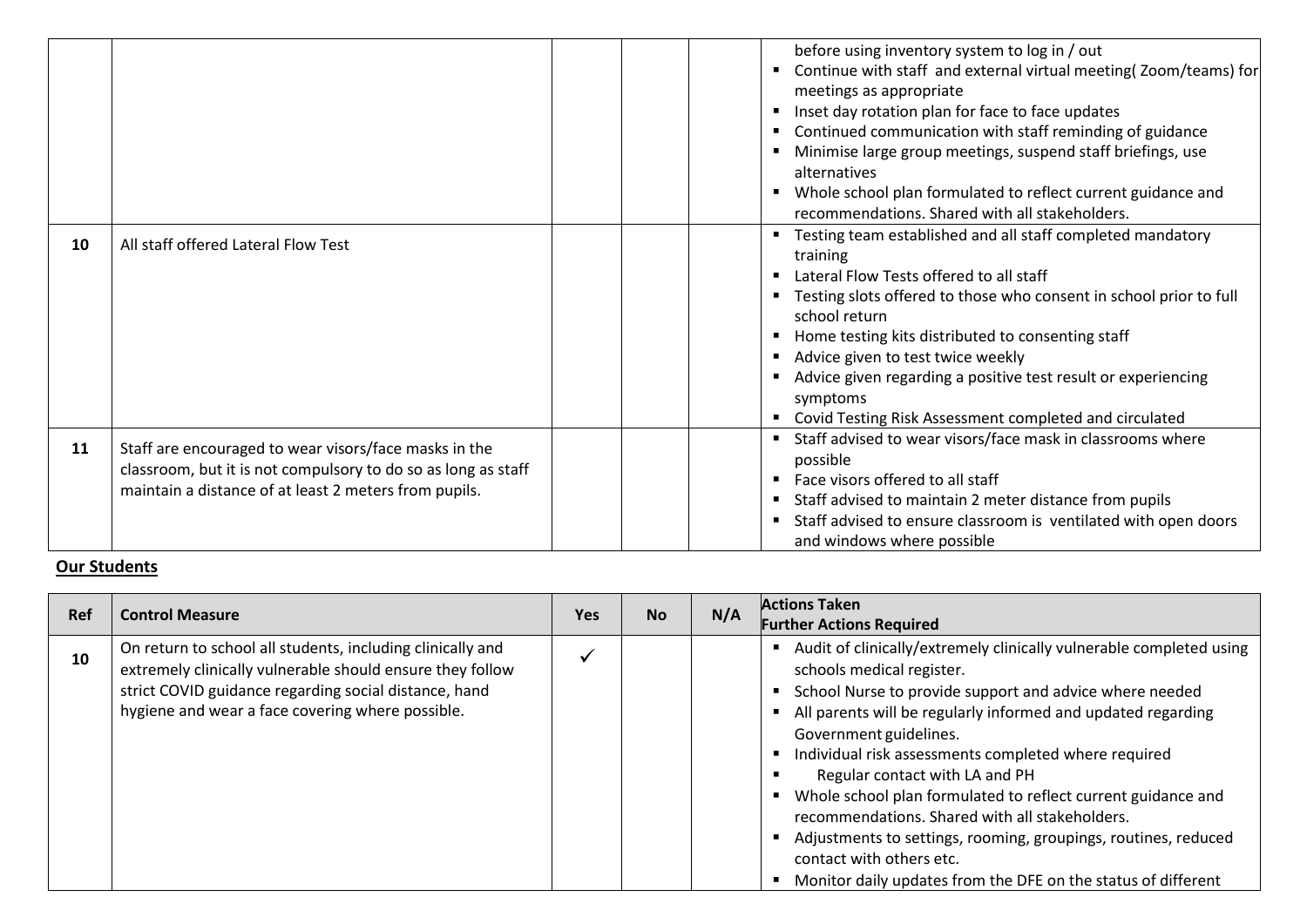|    |                                                                                                                                                                                                                                                                                                                                                                                                                                                                                                                                                                                  |              | vulnerable groups including BAME groups                                                                                                                                                                                                                                                                                                                                                                                                                                                                                                                              |
|----|----------------------------------------------------------------------------------------------------------------------------------------------------------------------------------------------------------------------------------------------------------------------------------------------------------------------------------------------------------------------------------------------------------------------------------------------------------------------------------------------------------------------------------------------------------------------------------|--------------|----------------------------------------------------------------------------------------------------------------------------------------------------------------------------------------------------------------------------------------------------------------------------------------------------------------------------------------------------------------------------------------------------------------------------------------------------------------------------------------------------------------------------------------------------------------------|
|    |                                                                                                                                                                                                                                                                                                                                                                                                                                                                                                                                                                                  |              | Clear signage around school<br>$\blacksquare$<br>Staff enforcing COVID measures around school                                                                                                                                                                                                                                                                                                                                                                                                                                                                        |
| 11 | When returning to the school site all students, including those<br>who live with a person who is Clinically Extremely Vulnerable<br>should adhere to stringent social distancing, hand hygiene and<br>wear a face covering where possible.                                                                                                                                                                                                                                                                                                                                       | $\checkmark$ | All students informed of this.<br>• Whole school plan formulated to reflect current guidance and<br>recommendations. Shared with all stakeholders.<br>Audit-completed to be continually reviewed<br>All parents regularly informed and updated of Government<br>guidelines.<br>Adjustments to settings, rooming, groupings, routines, reduced<br>contact with others etc.<br>Monitor daily updates from the DFE on the status of different<br>vulnerable groups including BAME groups<br>Clear signage around school<br>Staff enforcing COVID measures around school |
| 12 | If a Student displays COVID-19 symptoms they should self-<br>isolate and a confirmatory PCR test applied for immediately.<br>They should not attend school until they can be tested and<br>have received the results. If the PCR test is negative they can<br>return to school. If the PCR test is positive the Student should<br>self-isolate for the recommended period within the current DfE<br>guidance – advice should always be sought from the NHS<br>Helpline                                                                                                           | $\checkmark$ | All parents will be informed and updated regarding Government<br>guidelines.<br>Notice on school website<br>$\blacksquare$<br>Signage on Student gates/main entrances/classrooms<br>Parents and Students will also be advised that if they are showing<br>symptoms they are able to book a test for the student.<br>" School process in place for recognising, reporting and addressing<br>Covid 19 related symptoms                                                                                                                                                 |
| 13 | If a member of a Students household displays COVID-19<br>symptoms all household members should self-isolate and<br>apply for a confirmatory PCR test immediately. Students<br>should not attend school until they can be tested and have<br>received the results. If the PCR test results for all household<br>members are negative Students can return to school. If any<br>member of the household is tested positive Students should<br>self-isolate for the recommended period within the current<br>DfE guidance - advice should always be sought from the NHS<br>Helpline. |              | All parents will be informed by letter of Government guidelines.<br>Notice on school website<br>Signage on Student gates/main entrances/classrooms<br>Parents and Students will also be advised that if they are showing<br>symptoms they are able to book a test for the student.<br>School process in place for recognising, reporting and addressing<br>Covid 19 related symptoms                                                                                                                                                                                 |
| 14 | Where Students are well and are self-isolating whilst awaiting<br>test results, suitable online learning will be provided and<br>expected to be completed. Equipment or work packs will be<br>available if required.                                                                                                                                                                                                                                                                                                                                                             | ✓            | On-going use of current provision for all year group e.g. Google<br>Classrooms, Century, Maths watch, Seneca, GCSE Pod, language<br>nut<br>Work packs available where required<br>Provide IT equipment where required                                                                                                                                                                                                                                                                                                                                                |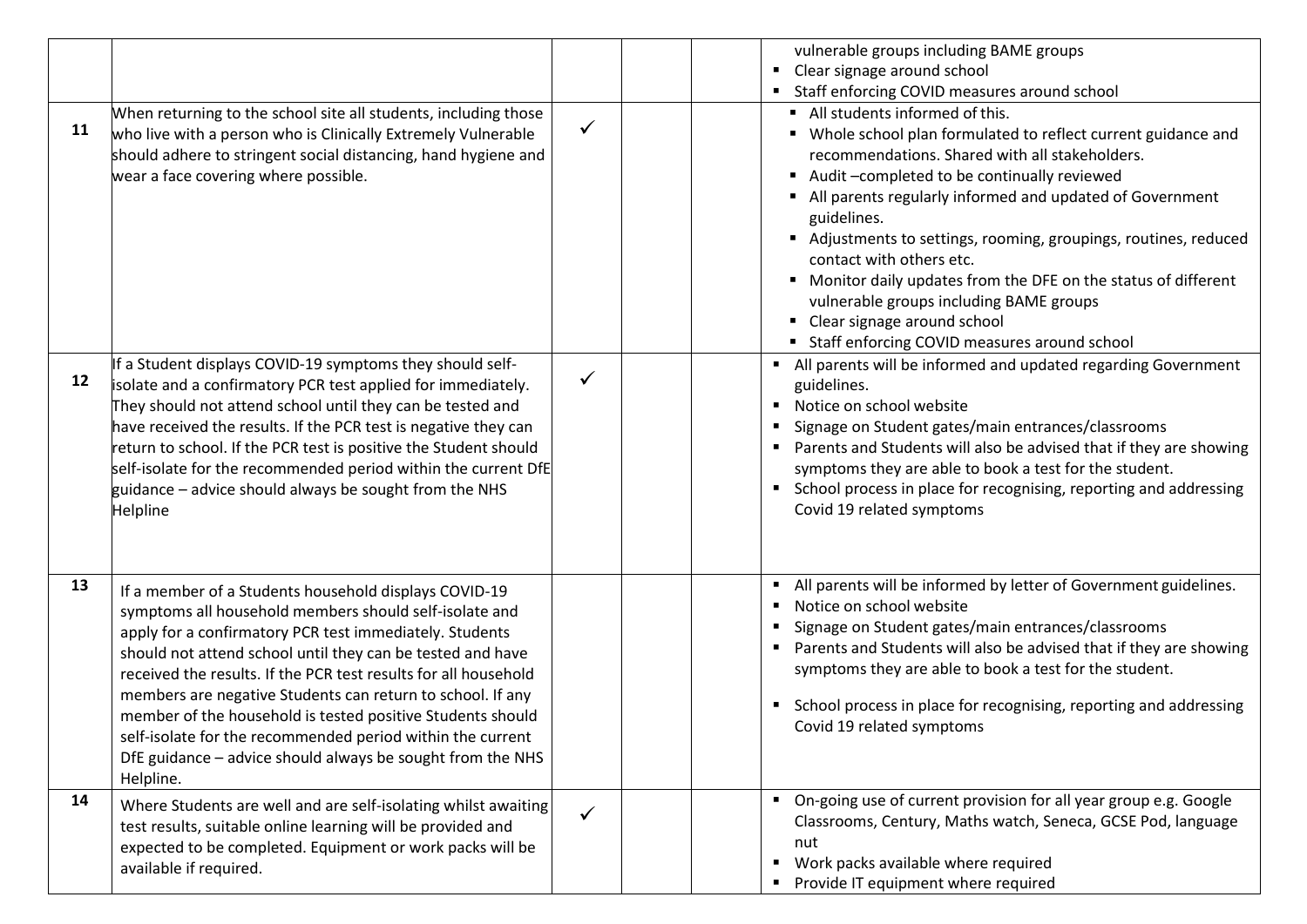|    |                                                 |   | Provide pastoral support and guidance for students - maintain<br>regular contact with students to ensure they are completing work<br>and are safe and well |
|----|-------------------------------------------------|---|------------------------------------------------------------------------------------------------------------------------------------------------------------|
| 15 | Minimise contact between students in school     |   | " Year group bubbles, separate areas of school, toilets, dining                                                                                            |
|    |                                                 |   | spaces. social areas etc.<br>Mixed ability class sets mirror forms in Year 7 & 8                                                                           |
|    |                                                 |   | Social time in Year group bubbles                                                                                                                          |
|    |                                                 |   | Pupils advised to access outside spaces at social times                                                                                                    |
|    |                                                 |   | Staggered lunch, break, start and finish times                                                                                                             |
|    |                                                 |   | One way system implemented                                                                                                                                 |
|    |                                                 |   | Designated lunch areas and times                                                                                                                           |
|    |                                                 |   | Phased induction completed to share standards, expectations and<br>routines                                                                                |
|    |                                                 |   | Restructure rooming- staff move not Students for core and class                                                                                            |
|    |                                                 |   | room based subjects                                                                                                                                        |
|    |                                                 |   | Room layout (front facing) and seating plans in place                                                                                                      |
|    |                                                 |   | Clear signage around school                                                                                                                                |
|    |                                                 |   | All persons to wear face coverings when moving around the school                                                                                           |
|    |                                                 |   | Continuous review of practice and guidance                                                                                                                 |
|    |                                                 |   | Staff on duty to manage and supervise Student movement                                                                                                     |
|    |                                                 |   | Separate computer hubs set up for year groups and catch up work                                                                                            |
|    |                                                 |   | Resources and equipment shared within bubble and cleaned                                                                                                   |
|    |                                                 |   | where this is not possible                                                                                                                                 |
|    |                                                 |   | Review of behaviour policy                                                                                                                                 |
|    |                                                 |   | Cleaning/sanitising practices in place for entry and changeover                                                                                            |
|    |                                                 |   | Wipes, sanitiser and tissues available in every room<br>• Continued provision of well-being and support sessions                                           |
| 16 | Support for student wellbeing and mental health | ✓ | Young carers ongoing support and regular contact from pastoral                                                                                             |
|    |                                                 |   | team                                                                                                                                                       |
|    |                                                 |   | Referrals for in school mentoring support provision or to group or<br>$\blacksquare$                                                                       |
|    |                                                 |   | key worker where need identified                                                                                                                           |
|    |                                                 |   | External support provisions promoted and referrals made e.g.                                                                                               |
|    |                                                 |   | Kooth, wellbeing agencies                                                                                                                                  |
|    |                                                 |   | Rewards weekly for positive attitudes and behaviour<br>$\blacksquare$                                                                                      |
|    |                                                 |   | School mentor support offered for students<br>п                                                                                                            |
|    |                                                 |   | CPOMS logs for concerns and follow up<br>٠                                                                                                                 |
|    |                                                 |   | Pastoral and Tutor support for Students<br>п                                                                                                               |
|    |                                                 |   | SEN /LBM Briefings and support for Students<br>$\blacksquare$                                                                                              |
|    |                                                 |   | Daily tutor check ins<br>$\blacksquare$                                                                                                                    |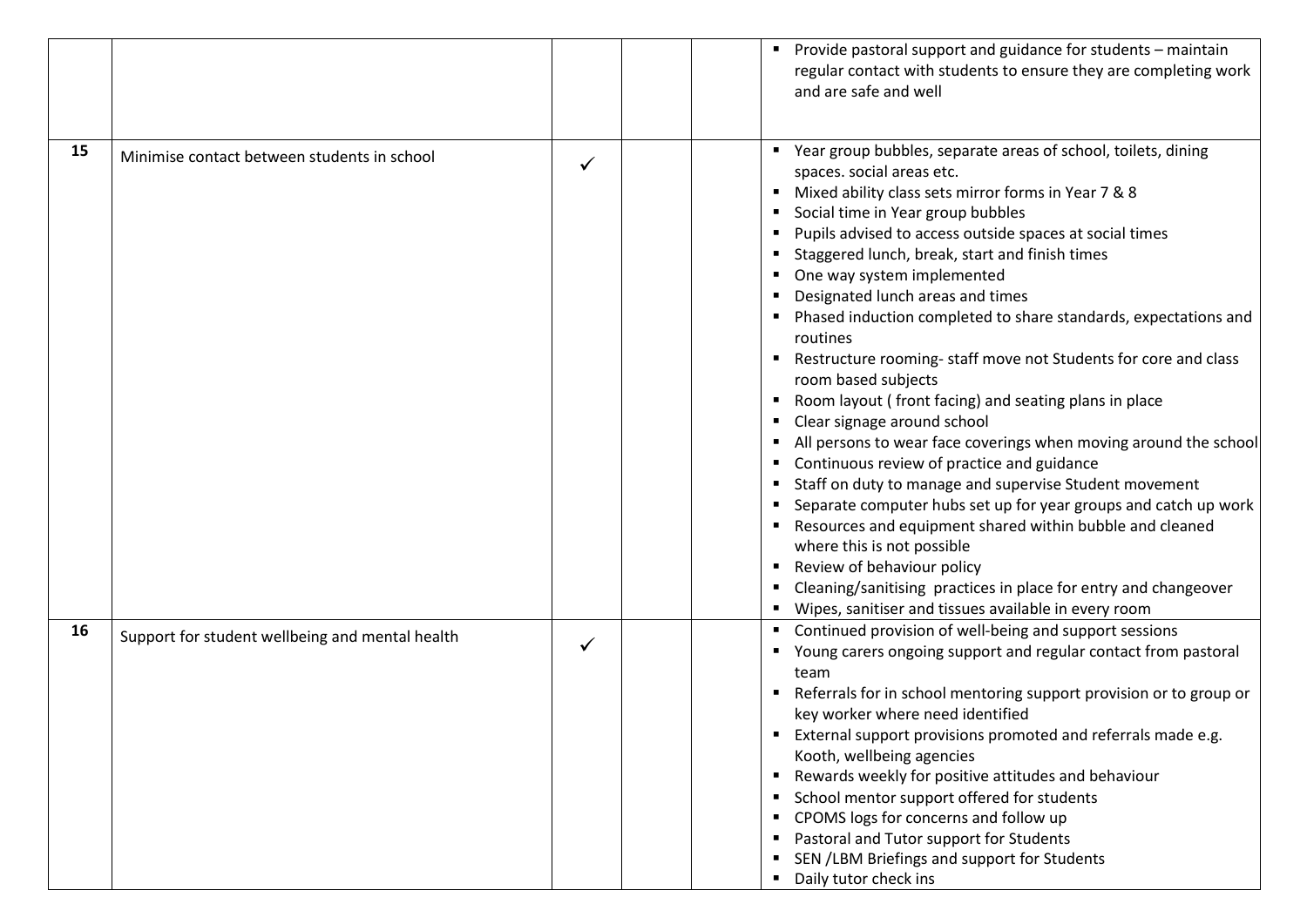|    |                                                           |  | Pastoral team follow up contact                                           |
|----|-----------------------------------------------------------|--|---------------------------------------------------------------------------|
|    |                                                           |  | Safeguarding team checks on vulnerable students and                       |
|    |                                                           |  | communication with encompass and social services.                         |
|    |                                                           |  | Strategies and resources for managing well- being shared, through         |
|    |                                                           |  | training, classrooms, website, Briony Cook secondary package              |
|    |                                                           |  | PSHE topics reviewed and staff trained to deliver                         |
|    |                                                           |  | Assembly topics continued, via Tutor bubbles -                            |
|    |                                                           |  | School mentors to support                                                 |
|    |                                                           |  | Explore catch up programmes for individual needs                          |
| 17 | Support for Parent/Carer anxiety on return to school      |  | Return to school plan and risk assessment shared<br>٠                     |
|    |                                                           |  | Clear continued communication with parents as required                    |
|    |                                                           |  | Q&A booked appointments with SLT offered to parents                       |
|    |                                                           |  | Strategies for supporting well-being shared on website and                |
|    |                                                           |  | contact points for support sign posted                                    |
|    |                                                           |  | Regular contact and communication with home via tutors, pastoral          |
|    |                                                           |  | team and subject teachers                                                 |
|    |                                                           |  | Additional recruitment to pastoral and learning support teams             |
|    | School Behaviour Policy reviewed to ensure students       |  | Amendments to policy have been made and submitted for                     |
| 18 | follow guidance regarding social distancing, hand hygiene |  | ratification                                                              |
|    | and face covering rules and safe conduct.                 |  |                                                                           |
|    |                                                           |  | Staff training completed $-$ Inset and $\frac{1}{2}$ year group induction |
|    |                                                           |  | assemblies                                                                |
|    |                                                           |  | Letter to parents issued.                                                 |
|    |                                                           |  | All students made aware on initial induction visit to school.             |
|    |                                                           |  | Pupil standards and expectations PowerPoint shared by all                 |
|    |                                                           |  | teachers on return to school                                              |
|    |                                                           |  | Additional Covid 19 related exclusion codes added                         |
|    | Curriculum review and adjustments                         |  | Ofqual updated guidance consulted and adjustments made to<br>٠            |
| 19 |                                                           |  | curriculum accordingly; geography field work, history choice of           |
|    |                                                           |  | units, speaking elements of language removed etc.                         |
|    |                                                           |  | Department risk assessments in place for high risk and practical          |
|    |                                                           |  | subjects e.g. PE; Changing, equipment, non-contact sports. Music;         |
|    |                                                           |  | singing and wind instruments. Science-demonstrate rather than             |
|    |                                                           |  | perform experiments, Drama and dance practical elements etc.              |
|    |                                                           |  | End of year exams and assessments completed to identify gaps              |
|    |                                                           |  | and plan to remedy                                                        |
|    |                                                           |  | Diagnostics used to set summer catch up plan using century tech<br>٠      |
|    |                                                           |  | Week 5 plan to engage with learners that have not responded well          |
|    |                                                           |  | to Year 10 in school and online learning platforms                        |
|    |                                                           |  | Careers interviews- Year 11 leavers                                       |
|    |                                                           |  | Catch up programme explored and implemented<br>٠                          |
|    |                                                           |  | Additional recruitment of pastoral, learning support and progress         |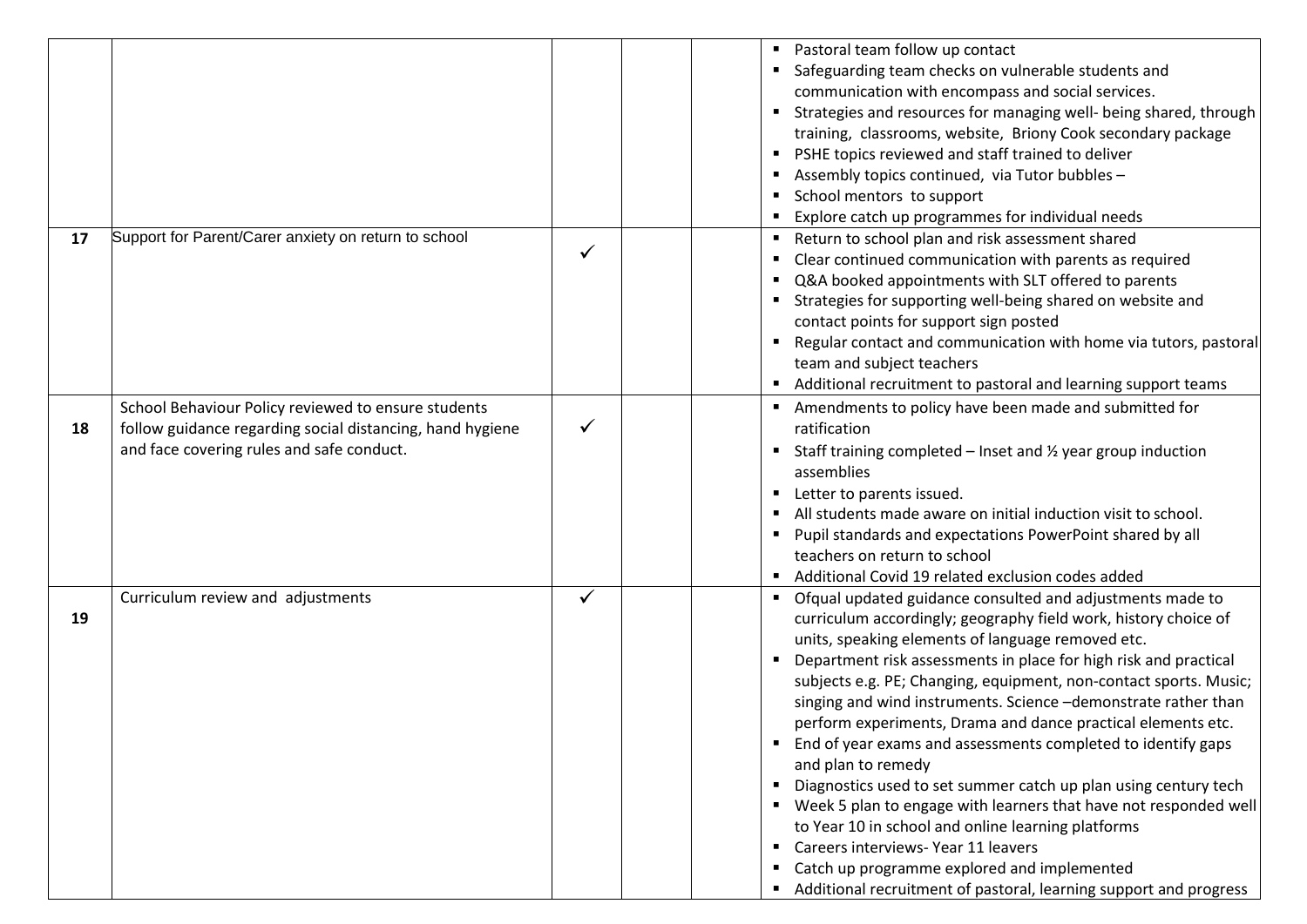|    |                                                                                                                                                                                                                                                                               |  | lead roles<br>Additional Inset days July and September for curriculum review<br>and assessment<br>CAT Testing for Year 7 completed at start of term<br>■ Year 11 Assessments completed at start of term<br>Whole school literacy and numeracy assessments HT1<br>$\blacksquare$                                                                                                                                                                                                                                                                                                                                                                                                                                                                                                                                                                                                                |
|----|-------------------------------------------------------------------------------------------------------------------------------------------------------------------------------------------------------------------------------------------------------------------------------|--|------------------------------------------------------------------------------------------------------------------------------------------------------------------------------------------------------------------------------------------------------------------------------------------------------------------------------------------------------------------------------------------------------------------------------------------------------------------------------------------------------------------------------------------------------------------------------------------------------------------------------------------------------------------------------------------------------------------------------------------------------------------------------------------------------------------------------------------------------------------------------------------------|
| 20 | Education provision during local restrictions -<br>Arrangements to be put in place to ensure continuation<br>of quality education should school encounter local<br>restrictions. Measures to be adjusted dependent on<br>the Tier of restriction and the current DfE guidance |  | Consult DfE guidance to implement the appropriate practice<br>relevant for each Tier<br>On-going use of on-line provision for all year group e.g. Google<br>Classrooms, Century, Maths watch, Seneca, GCSE Pod, language<br>nut<br>Draft rotation plan in place relevant to circumstances<br>п.<br>Ensure all new staff are trained on use of online platforms<br>Update audit on student needing IT equipment or work packs<br>$\blacksquare$<br>Work packs available where required<br>Provide IT equipment where required<br>Provide pastoral support and guidance for students<br>Maintain regular contact with students to ensure they are<br>completing work and are safe and well<br>Prioritise Vulnerable and key worker students for any face to face<br>provision<br><b>Ensure students entitled to FSM receive vouchers</b><br>Maintain regular updated contact with parents/carers |
| 21 | All pupils offered Lateral Flow Test                                                                                                                                                                                                                                          |  | = Teatingtetowerestslightedentballistraffcompleted mandatory<br>" traesting slots offered in school prior to full school return<br><b>= LateraeFlesting stis offerabited to upilsenting staff</b><br>Thrender striven stotses framed invertised for consenting pupils<br>= Hadvectegtineghiegandingdaipesitsteibestedesoutconsemplengenuphig<br>followpitentbird test<br>Advice given to test twice weekly<br>Advice given regarding a positive test result or experiencing<br>symptoms<br>" Covid Testing Risk Assessment completed and shared on<br>website/social media                                                                                                                                                                                                                                                                                                                     |
| 22 | All pupils must wear a face mask in the classroom as well as<br>corridors and in indoor social spaces. There are exceptions for<br>those with a medical reason. Facemasks will not be required<br>for any PE/Sport practical sessions or in outside spaces.                   |  | All parents and pupils informed of this<br>л.<br>Briefing delivered to all pupils on return to school<br>$\blacksquare$<br>Staff supervision and management to ensure pupils wearing masks<br>Gate checks to ensure pupils wearing masks on entry to school<br>Masks available for any pupils who do not have them on the day<br>PE/Practical sessions to be delivered ensuring safe COVID practice                                                                                                                                                                                                                                                                                                                                                                                                                                                                                            |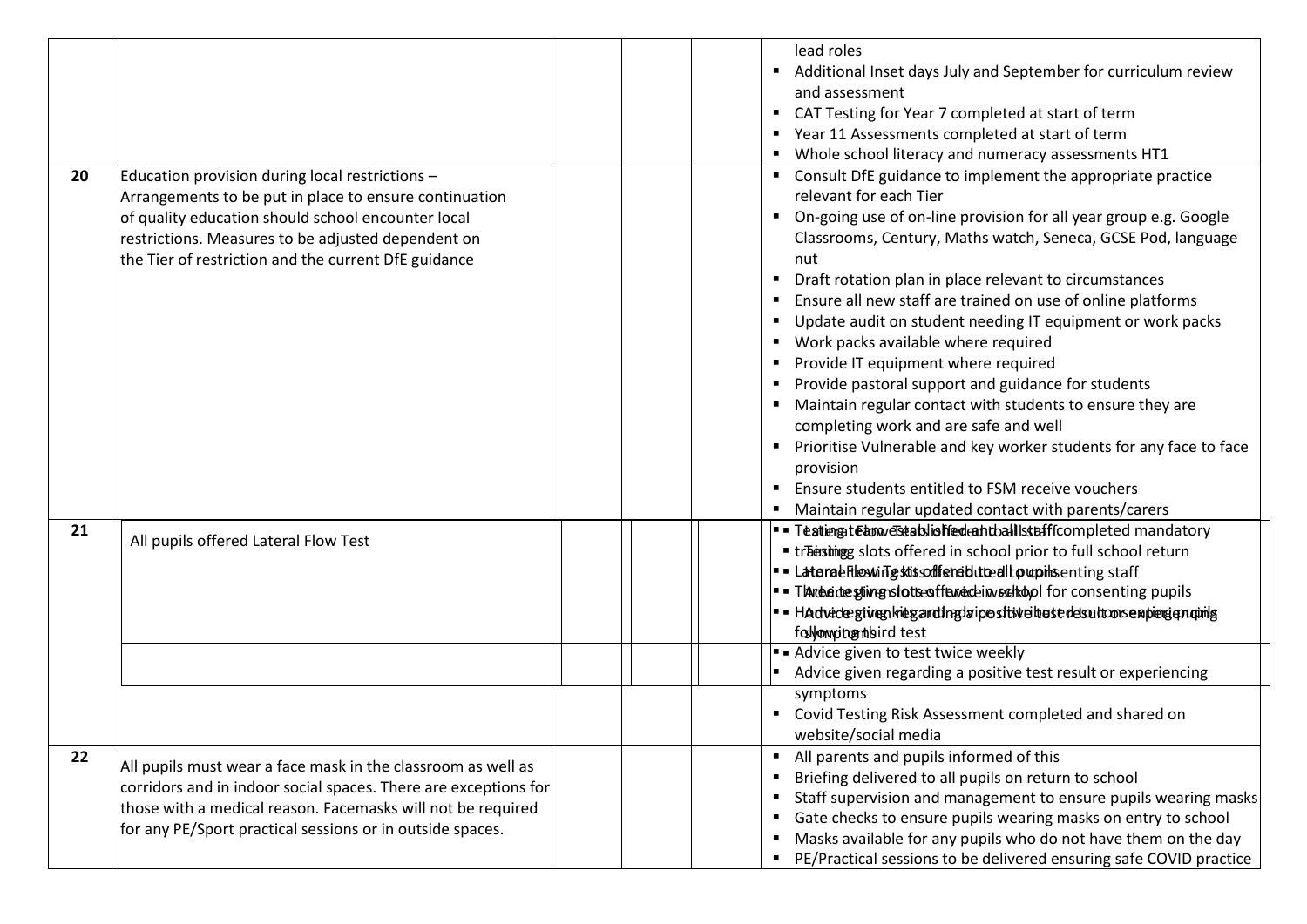# **Our School Site**

|     | <b>Capacity, Access and Egress</b>                                                                                                            |              |           |     |                                                                                                                                                                                                                                                                                                                                                                                   |  |
|-----|-----------------------------------------------------------------------------------------------------------------------------------------------|--------------|-----------|-----|-----------------------------------------------------------------------------------------------------------------------------------------------------------------------------------------------------------------------------------------------------------------------------------------------------------------------------------------------------------------------------------|--|
| Ref | <b>Control Measure</b>                                                                                                                        | <b>Yes</b>   | <b>No</b> | N/A | <b>Actions Taken</b><br><b>Further Actions Required</b>                                                                                                                                                                                                                                                                                                                           |  |
| 21  | Designated Entrance and Exit Points to the Building (for each<br>cohort of students where possible).                                          | $\checkmark$ |           |     | Main gate and additional gates/ staggered start and finish times<br>for year groups / social distance rule/ Hand Hygiene/ markings on<br>floor.<br>Identified entry gate and individuals plan for managing and<br>supervised exit of students<br>1m spacing at entry points to filter students as arrive<br>One way system<br>Staff on duty to manage safe entry/exit of students |  |
| 22  | Ensure schools, parents and students follow<br>the Coronavirus (COVID-19): safer travel guidance for<br>passengers when planning their travel |              |           |     | Letter to parents.<br>Link to guidance on website.<br>Communicate numbers and times to bus company in advance<br>Inform students of requirement                                                                                                                                                                                                                                   |  |

| Ref | <b>Control Measure</b>                                                                                              | <b>Yes</b> | <b>No</b> | N/A | <b>Actions Taken</b><br><b>Further Actions Required</b>                                                                                                                                                                                                                                                                                                                                                                                                                                                 |
|-----|---------------------------------------------------------------------------------------------------------------------|------------|-----------|-----|---------------------------------------------------------------------------------------------------------------------------------------------------------------------------------------------------------------------------------------------------------------------------------------------------------------------------------------------------------------------------------------------------------------------------------------------------------------------------------------------------------|
| 23  | Restrictions on access to school by third parties<br>(parents, members of the public, visitors etc).                |            |           |     | Reception support to control visitor numbers<br>Clear signage in and around school<br>Visitors on site restricted<br>Phone or remote meetings where possible<br>Careful planning and management of school building project and<br>work force<br>Signage reminding visitors to sanitise hands on arrival, before<br>using inventory system to log in<br>Guidance booklet with information on reception for visitors<br>Visitors to wear face covering when moving around the school in<br>communal areas |
| 24  | Manage drop off and exit times, lunch and break times for<br>each cohort/group to avoid gathering of larger groups. |            |           |     | Clear entrance and exit strategy communicated to students,<br>parents and individuals.<br>Duty rota in place to supervise student movement<br>Staggered break and lunch to reduce contact time<br>Designated lunch queues and seating groups linked to year group<br>bubble                                                                                                                                                                                                                             |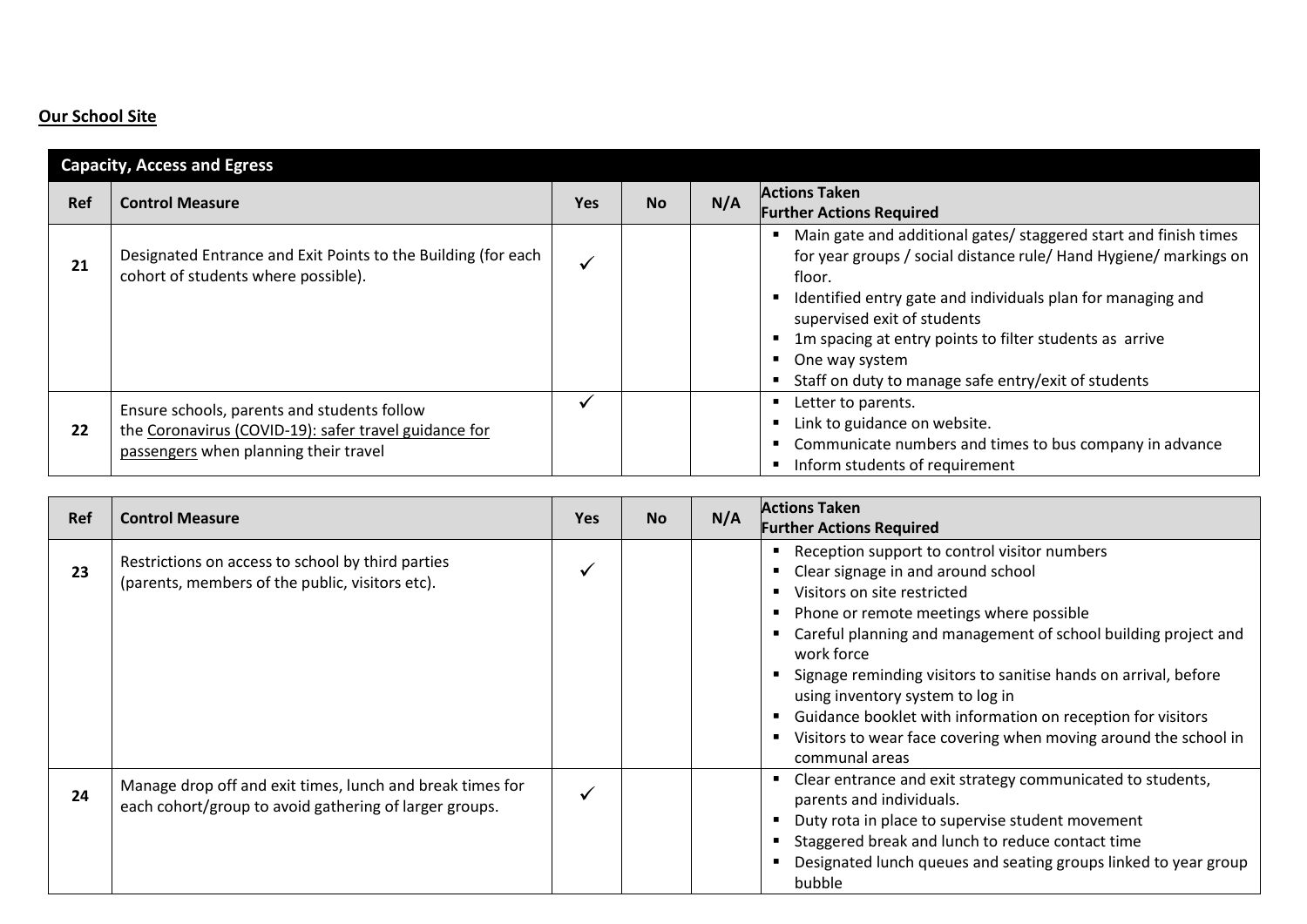|    |                                                                                                         |   | One way system<br>Limited movement around school as lessons bubble hub based<br>except for specialist subjects<br>Teacher escort plan in place for moving students around site for<br>specialist/option subjects<br>Clear signage around school<br>Toilet plan in place with additional student toilets identified |
|----|---------------------------------------------------------------------------------------------------------|---|--------------------------------------------------------------------------------------------------------------------------------------------------------------------------------------------------------------------------------------------------------------------------------------------------------------------|
| 25 | Minimise opportunity for students to gather in larger groups off-<br>site at the end of the school day. | ✓ | Escorted exit plan in place and duty rota.<br>Students expectations presentation shared and reinforced by all<br>staff.                                                                                                                                                                                            |
| 26 | Review fire evacuation and lock down procedures to ensure<br>compliance with Covid19 guidance           |   | Reviewed fire evacuation and lock down plan shared at Inset with<br>staff and with students on return.<br>Practice fire evacuation to be completed during half term 1                                                                                                                                              |

|            | Physical / Social Distancing in the Building                                                                                                                                                     |            |           |     |                                                                                                                                                                                                                                                                                                                                            |  |  |  |
|------------|--------------------------------------------------------------------------------------------------------------------------------------------------------------------------------------------------|------------|-----------|-----|--------------------------------------------------------------------------------------------------------------------------------------------------------------------------------------------------------------------------------------------------------------------------------------------------------------------------------------------|--|--|--|
| <b>Ref</b> | <b>Control Measure</b>                                                                                                                                                                           | <b>Yes</b> | <b>No</b> | N/A | <b>Actions Taken</b><br><b>Further Actions Required</b>                                                                                                                                                                                                                                                                                    |  |  |  |
| 27         | Classrooms/Offices re- organised maintaining space<br>between seats/desks to ensure social distancing or<br>occupancy limited.<br>Space left at front of room for staff to maintain 2 m distance |            |           |     | Rooms identified to be used and set up in accordance to guidance.<br>Staff briefed during Inset Day<br>Maintained communication with staff<br>Seating plans in place<br>Visors available for staff as required<br>Support staff offices are organised to maintain social distancing                                                        |  |  |  |
| 28         | Social distancing message is re-enforced to students/staff<br>at regular intervals                                                                                                               |            |           |     | Staff briefed to ensure this message constantly shared.<br>All classrooms and communal areas have notices displayed.<br>Signage throughout school.<br>Regular reminders via briefing notes.<br>Behaviour policy adjusted to reflect this and individuals reminded<br>of expected conduct<br>Single file, keep left approach adopted by all |  |  |  |
| 29         | Outside space is used wherever possible for learning and<br>social times.                                                                                                                        |            |           |     | Outside zones identified for each bubble at break/ lunch time.<br>Staff using external space for teaching must ensure social<br>distancing rules are implemented                                                                                                                                                                           |  |  |  |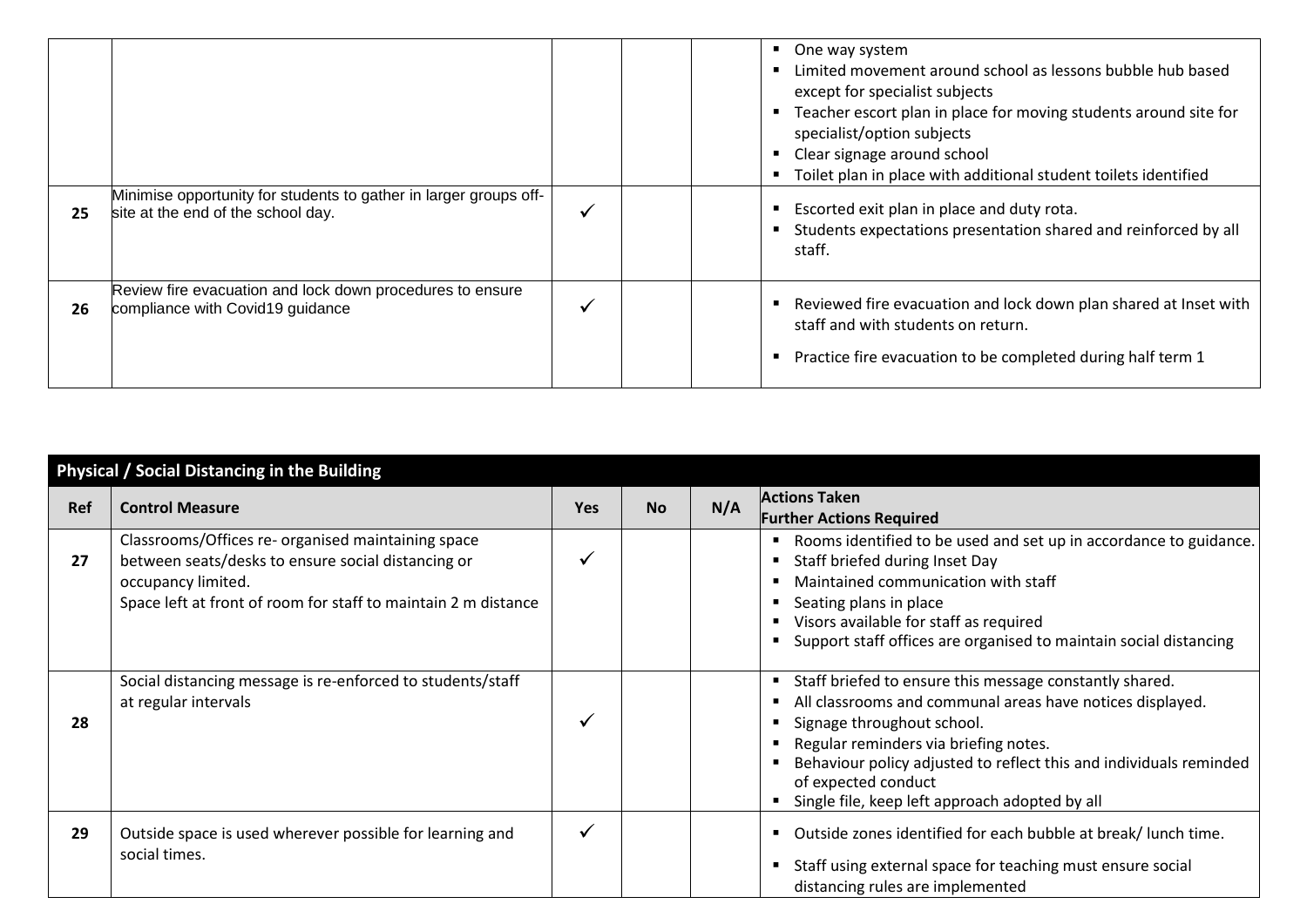|    |                                                                                                                                                                                                                              |   | " Staff on duty to supervise pupil movement                                                                                                                                                                                                                                                                                                                                                                                                                                                                                                                                              |
|----|------------------------------------------------------------------------------------------------------------------------------------------------------------------------------------------------------------------------------|---|------------------------------------------------------------------------------------------------------------------------------------------------------------------------------------------------------------------------------------------------------------------------------------------------------------------------------------------------------------------------------------------------------------------------------------------------------------------------------------------------------------------------------------------------------------------------------------------|
| 30 | Reduced movement around school - ensure group / cohort<br>move around school together and limit contact with other<br>groups/cohorts within the school/setting.                                                              | ✓ | " Year group hubs created pupils stay for core and classroom based<br>subjects. Staff move before pupils. Students escorted to and from<br>specialist lessons<br>One way, single file, keep to the left hand side plan in place<br>Specific labelling of corridors/zones to facilitate student movement<br>and identify break and lunch zones<br>Designated dinner queues and seating areas.<br>All students made aware of routes, social distancing expectations.<br>Specific student groups identified - staggered entry times, break<br>times, finish times and classroom identified. |
| 31 | Communal spaces such as dining room, assembly hall to be<br>used at half capacity.                                                                                                                                           |   | Assemblies in half groups or virtually<br>Split lunch and designated zones<br>All hand sanitised before entry to canteen area<br>٠<br>Limited meal options for faster service<br>Staff briefing suspended using alternative methods<br>Staff room restricted use<br>Reprographics restricted use<br>• Identified staff / department bubbles for meetings,<br>marking and planning                                                                                                                                                                                                        |
| 32 | Stagger the use and limit the occupancy of staff room and<br>offices by individuals.                                                                                                                                         | ✓ | ■ Staff trained in light of COVID-19<br>Staff room closed to social gatherings<br>Continue virtual meetings as appropriate<br>Identified department hubs located for non-contact time<br>Students mostly remain in one room<br>Cleaning plan in place between use of desk<br>Wipes provided for in every room for staff to clean desks before<br>and after use<br>• Clean/clear desk policy has been introduced as teaching staff are<br>sharing desks<br>• Personal equipment packs given to staff                                                                                      |
| 33 | Kitchen/Cleaning staff maintain social distancing in the<br>kitchen where possible.<br>Kitchen/Cleaning staff to be advised of the school's<br>expectation re: self-isolation/social distancing and hygiene<br>requirements. |   | SBM to ensure staff are aware and acting on.<br>٠<br>Cleaners allocated own areas to minimise contact with<br>others.<br>Protective screens in place for serving food<br>Clear signage in school<br>Split lunches introduced to reduce pupil contact numbers<br>Additional serving areas identified                                                                                                                                                                                                                                                                                      |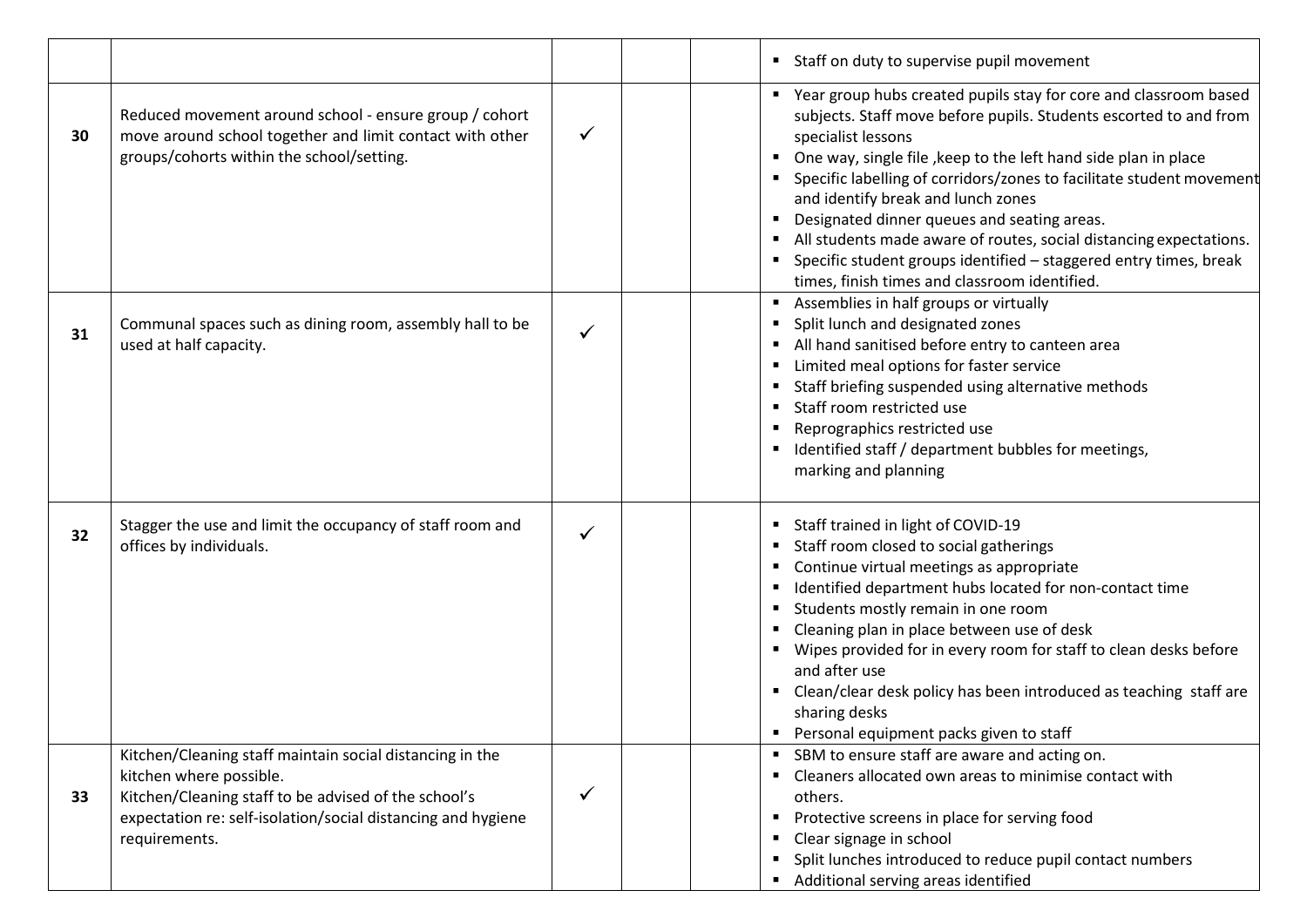| <b>Ref</b> | <b>Control Measure</b>                                                                                                                    | <b>Yes</b> | <b>No</b> | N/A | <b>Actions Taken</b><br><b>Further Actions Required</b>                                                                                                                                                                                                                                                                                                                                                                                                                                            |
|------------|-------------------------------------------------------------------------------------------------------------------------------------------|------------|-----------|-----|----------------------------------------------------------------------------------------------------------------------------------------------------------------------------------------------------------------------------------------------------------------------------------------------------------------------------------------------------------------------------------------------------------------------------------------------------------------------------------------------------|
| 34         | Use of Small Meeting Rooms and Confined Areas (including<br>Photocopier / Printer / Storage areas) by more than one<br>person prohibited. |            |           |     | Staff trained in light of COVID-19.<br>٠<br>Signage in rooms<br>Wipes provided for printers.<br>Hand sanitiser available.<br>Limited access in rooms                                                                                                                                                                                                                                                                                                                                               |
| 35         | Staff movement around school, use of classrooms has<br>been limited.                                                                      | ✓          |           |     | Whole school hub based year group plan implemented<br>Staff trained in light of COVID-19.<br>Staff encouraged to limit movement around school to essential<br>journeys.<br>Staff encouraged to use email/radios to communicate<br>Floor markings in corridors to assist with social distancing when<br>moving around school.<br>One way system<br>Staff movement plan in place to avoid crossover with pupils<br>Clinically vulnerable staff identified and bespoke timetable to<br>limit movement |

|            | <b>Infection Control, Cleaning and Hygiene Arrangements</b>                                                                                                                                                                                                                                                                                                                                                                                                                                                                                                               |            |           |     |                                                                                                                                                                                                                                     |  |  |
|------------|---------------------------------------------------------------------------------------------------------------------------------------------------------------------------------------------------------------------------------------------------------------------------------------------------------------------------------------------------------------------------------------------------------------------------------------------------------------------------------------------------------------------------------------------------------------------------|------------|-----------|-----|-------------------------------------------------------------------------------------------------------------------------------------------------------------------------------------------------------------------------------------|--|--|
| <b>Ref</b> | <b>Control Measure</b>                                                                                                                                                                                                                                                                                                                                                                                                                                                                                                                                                    | <b>Yes</b> | <b>No</b> | N/A | <b>Actions Taken</b><br><b>Further Actions Required</b>                                                                                                                                                                             |  |  |
| 36         | If a staff member or student displays COVID-19 symptoms<br>they should self-isolate and apply for a confirmatory PCR<br>test immediately. They should not attend school until<br>they can be tested and have received the results. If the<br>PCR test is negative they can return to school. If the test is<br>positive the member of staff should self-isolate for the<br>recommended period within the current DfE guidance -<br>advice should always be sought from the NHS Helpline.<br>Evidence of test and test results must be forwarded to HR<br>for our records. |            |           |     | All individuals will be informed of this directive.<br>Individuals will also be informed that they are able to book a test<br>for themselves or members of their household who have<br>symptoms by using the website or calling 119 |  |  |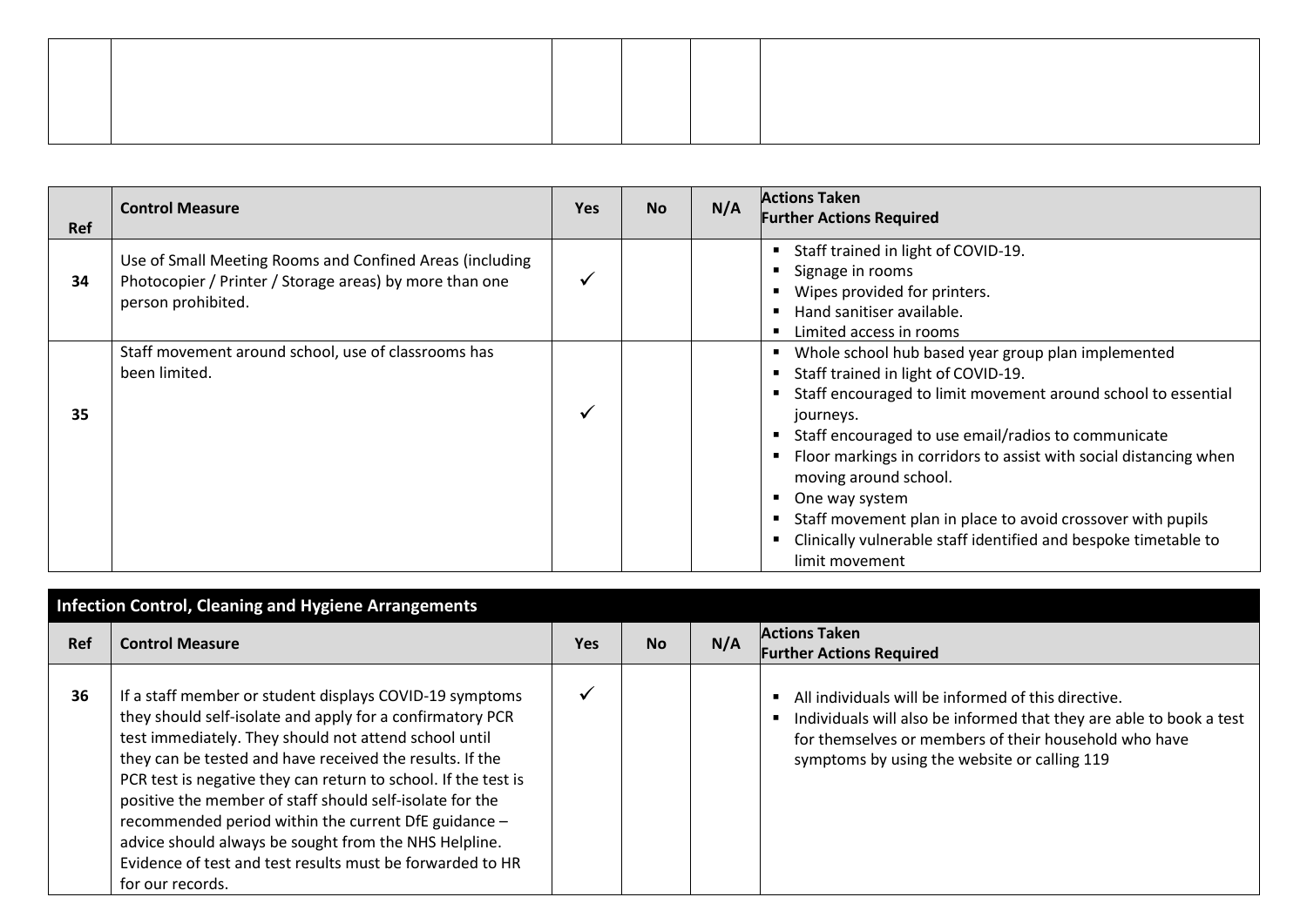| 37 | Individuals who experience symptoms as above whilst at<br>work, should immediately go home and follow the<br>guidance set out above.                                                                                                                                                                         | ✓            | • Move to external area or isolation room as appropriate<br>Report Covid related symptoms to HR/first Aid<br>All individuals advised accordingly<br>٠<br>Deep clean of room to be completed once vacated<br>$\blacksquare$                                                                                                                                                                                                                                                                                                                                                                                                                                                                                                                                                                       |
|----|--------------------------------------------------------------------------------------------------------------------------------------------------------------------------------------------------------------------------------------------------------------------------------------------------------------|--------------|--------------------------------------------------------------------------------------------------------------------------------------------------------------------------------------------------------------------------------------------------------------------------------------------------------------------------------------------------------------------------------------------------------------------------------------------------------------------------------------------------------------------------------------------------------------------------------------------------------------------------------------------------------------------------------------------------------------------------------------------------------------------------------------------------|
| 38 | Students who experience COVID-19 symptoms should be<br>collected from school as soon as possible. They should be<br>kept apart from all other students and individuals whilst<br>on site.<br>If student needs direct personal care until they can return<br>home, First Aid should wear the appropriate PPE. | ✓            | " Isolation Room identified - current Interview Room off reception.<br>Will ensure deep cleaning following use.<br>Student will be supported by First Aid, who will wear full PPE and<br>dispose appropriately<br>Gloves/Aprons/Face Masks received from LA.<br>٠<br>Parents of student experiencing symptoms - advised to<br>collect student and arrange an immediate test.<br>Any siblings in school must also be collected.<br>All staff and students who have been in direct contact with a<br>positive case must be tested.<br>Governors and LA informed if any cases tested are positive,<br>$\blacksquare$<br>names will not be given unless essential in accordance with data<br>protection. School will then work with Public Health England.<br>Deep clean takes place as appropriate. |
| 39 | Provision of hand-washing / hand-hygiene facilities at<br>entrances and throughout school (regularly monitored<br>& maintained).                                                                                                                                                                             | ✓            | Staff and students briefed on expectations<br>$\blacksquare$<br>Clear signage throughout school<br>Hand Sanitiser available at key points and in all classrooms and<br>offices<br>Students will be instructed on when, where and how to wash<br>hands throughout the day.                                                                                                                                                                                                                                                                                                                                                                                                                                                                                                                        |
| 40 | All staff and students are encouraged to regularly wash<br>their hands with soap and water, especially upon arrival<br>at school, prior to eating, following break/lunch time and<br>any other time deemed necessary (after coughs/sneezes).                                                                 | ✓            | " Students will be directed, in relation to when/where<br>and how, hand-washing will take place.<br>Hand Sanitiser at key points and in classrooms<br>л.<br>Staff and students briefed on expectations<br>Clear signage up around school.<br>Soap will be provided and replaced as necessary throughout the<br>day.<br>Regular cleaning and monitoring of toilets<br>٠                                                                                                                                                                                                                                                                                                                                                                                                                           |
| 41 | Remove unnecessary items from classrooms / desks / offices<br>and soft furnishings that are hard to clean.                                                                                                                                                                                                   | $\checkmark$ | Staff briefed in light of COVID-19<br>Clean/ clear desk policy<br>Regular daily thorough cleaning of school<br>Wipes, tissues and sanitiser available in every room                                                                                                                                                                                                                                                                                                                                                                                                                                                                                                                                                                                                                              |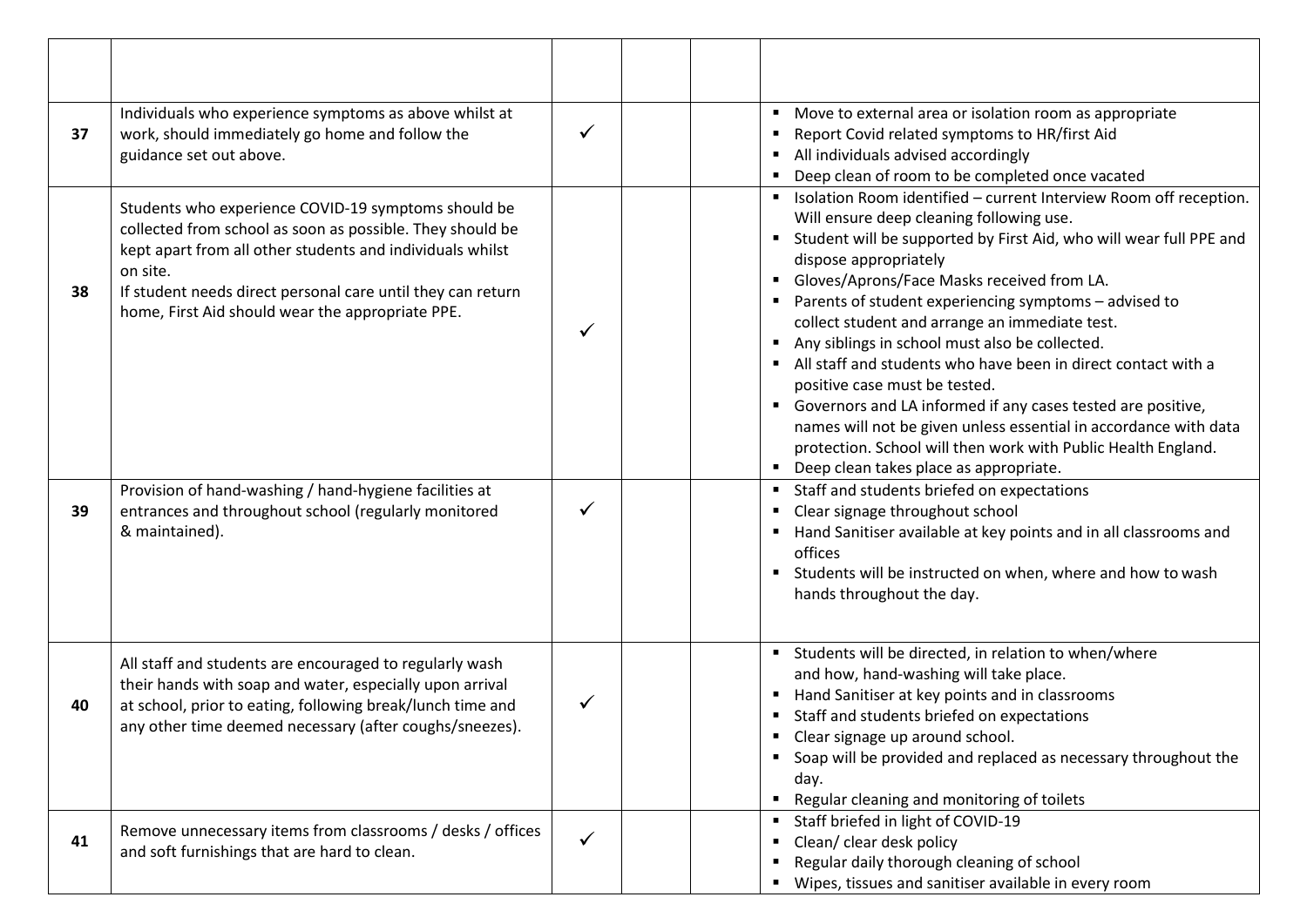|  |  | On-site daily cleaning provision throughout day<br>Classroom set ups reviewed and set up in accordance with |
|--|--|-------------------------------------------------------------------------------------------------------------|
|  |  |                                                                                                             |

| <b>Ref</b> | <b>Control Measure</b>                                                                                                                                     | <b>Yes</b>   | <b>No</b> | N/A | <b>Actions Taken</b><br><b>Further Actions Required</b>                                                                                                              |
|------------|------------------------------------------------------------------------------------------------------------------------------------------------------------|--------------|-----------|-----|----------------------------------------------------------------------------------------------------------------------------------------------------------------------|
| 42         | Use of fingerprint payment machine.                                                                                                                        | ✓            |           |     | " Limit contacts of entering cash by encouraging use of parent pay<br>Each pupil sanitises hands before entering canteen<br>Sanitiser available between uses         |
| 43         | Sharing of pencils/pens and other items of stationery is<br>avoided where possible.                                                                        |              |           |     | Students bring own equipment into school.<br>٠<br>Resources to be provided electronically wherever possible.<br>٠<br>Staff welcome packs of equipment to be supplied |
| 44         | Equipment that may need to be shared (laminators,<br>guillotines etc) should be cleaned and sanitised before and<br>after use.                             |              |           |     | Regular cleaning after each use - wipes and sanitizer<br>available.<br>Signage displayed<br>Daily cleaning of equipment<br>Staff briefed on expectations             |
| 45         | All staff and students are encouraged to cough/sneeze<br>into tissues and dispose of these in appropriate waste<br>disposal<br>(Catch it, Kill it, Bin it) | ✓            |           |     | Staff and students trained in light of COVID-19.<br>Tissues in all teaching rooms / offices<br>Signage to reinforce<br>٠<br>Promotion of catch in, bin it, kill it   |
| 46         | Additional bins provided                                                                                                                                   | $\checkmark$ |           |     | Bins in all teaching rooms / offices                                                                                                                                 |
| 47         | All working areas within the building should be well-<br>ventilated (windows and doors open), where safe and<br>appropriate to do so.                      |              |           |     | " Staff and student trained in light of COVID-19.                                                                                                                    |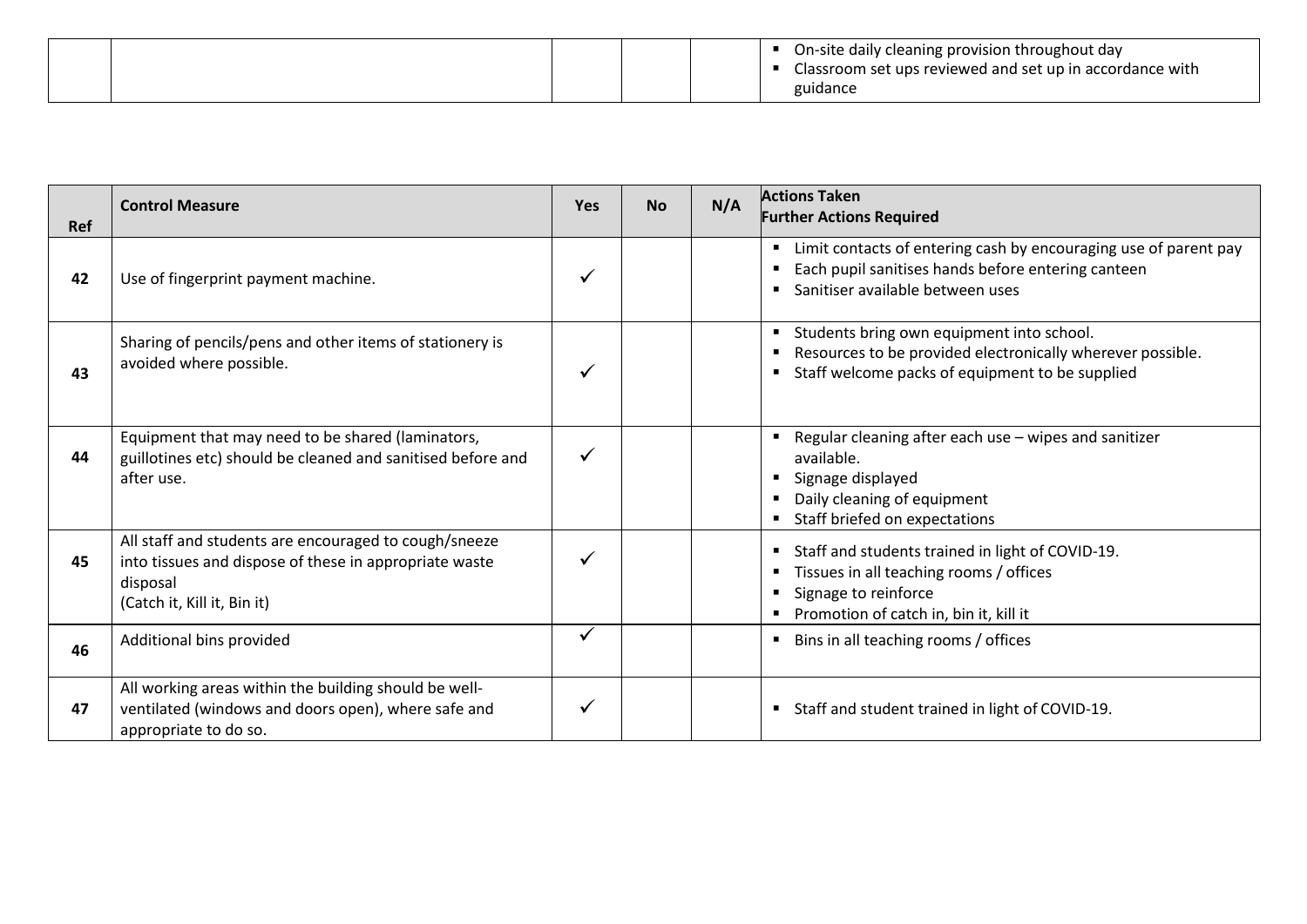| 48 | Increased frequency of cleaning of communal areas and<br>locations / high contact points<br>Toilets<br>$\bullet$<br>Door Handles / Access Buttons<br>Kitchen areas and associated equipment<br>п<br>Water dispensers / coolers<br>п<br>Printers / Photocopiers<br>п<br>White Boards<br>п<br>Light Switches<br>٠<br>hand rails on stairs<br>п<br><b>Desks</b><br>п<br>Chairs<br>$\blacksquare$ | $\checkmark$ |  | " Students encouraged to bring in bottled water and spare if<br>needed<br>Staff encouraged to provide own drinks for personal use<br>Cleaning team advised to undertake frequent cleaning of<br>these areas.<br>Cleaners had two meetings with SBM prior to full school opening<br>to discuss cleaning requirements<br>Information re cleaning displayed in cleaners room<br>Increased cleaning hours<br>Training delivered to Cleaning Team by Health and Safety<br>Consultant<br>Continued dialogue with Cleaning Team to identify and<br>address any areas of concern<br>Spot checks by Site Team<br>On site cleaner for full day undertaking regular cleaning and spot<br>checks<br>Increased cleaning of Toilets and check system in place<br>Wipes and sanitizer available in all rooms<br>Risk Assessments in place for all high activity lesson i.e. PE, Music<br>etc. |
|----|-----------------------------------------------------------------------------------------------------------------------------------------------------------------------------------------------------------------------------------------------------------------------------------------------------------------------------------------------------------------------------------------------|--------------|--|--------------------------------------------------------------------------------------------------------------------------------------------------------------------------------------------------------------------------------------------------------------------------------------------------------------------------------------------------------------------------------------------------------------------------------------------------------------------------------------------------------------------------------------------------------------------------------------------------------------------------------------------------------------------------------------------------------------------------------------------------------------------------------------------------------------------------------------------------------------------------------|
|----|-----------------------------------------------------------------------------------------------------------------------------------------------------------------------------------------------------------------------------------------------------------------------------------------------------------------------------------------------------------------------------------------------|--------------|--|--------------------------------------------------------------------------------------------------------------------------------------------------------------------------------------------------------------------------------------------------------------------------------------------------------------------------------------------------------------------------------------------------------------------------------------------------------------------------------------------------------------------------------------------------------------------------------------------------------------------------------------------------------------------------------------------------------------------------------------------------------------------------------------------------------------------------------------------------------------------------------|

| <b>Ref</b> | <b>Control Measure</b>                                                                                                                                                       | <b>Yes</b> | <b>No</b> | N/A | <b>Actions Taken</b><br><b>Further Actions Required</b>                                                      |
|------------|------------------------------------------------------------------------------------------------------------------------------------------------------------------------------|------------|-----------|-----|--------------------------------------------------------------------------------------------------------------|
| 49         | Use of kitchen areas to be limited to preparation of hot<br>drinks, cleaning of cups / mugs etc. Individuals to use own<br>designated cup or mug.                            |            |           |     | $\blacksquare$ As above.<br>■ Staff briefed in light of COVID-19.<br>Kitchen spaces allocated to each bubble |
| 50         | Staff and students to store, where possible, coats, bags and<br>non-work essential items in form rooms or identified work<br>spaces.                                         |            |           |     | " Staff and students to keep coats, bags in classroom at own desk.                                           |
| 51         | Staff and students are provided with instructions on how to<br>achieve effective hand-washing; for example, in the form of<br>posters, written guidance and video clips etc. |            |           |     | Posters displayed in classrooms/toilets.<br>Staff and pupils briefed on expectations.                        |
| 52         | Support staff who receive deliveries, post etc, are<br>encouraged to wash their hands more frequently and are<br>provided with sanitiser.                                    |            |           |     | ■ Staff briefed<br>Sanitizer and wipes and gloves available at key points                                    |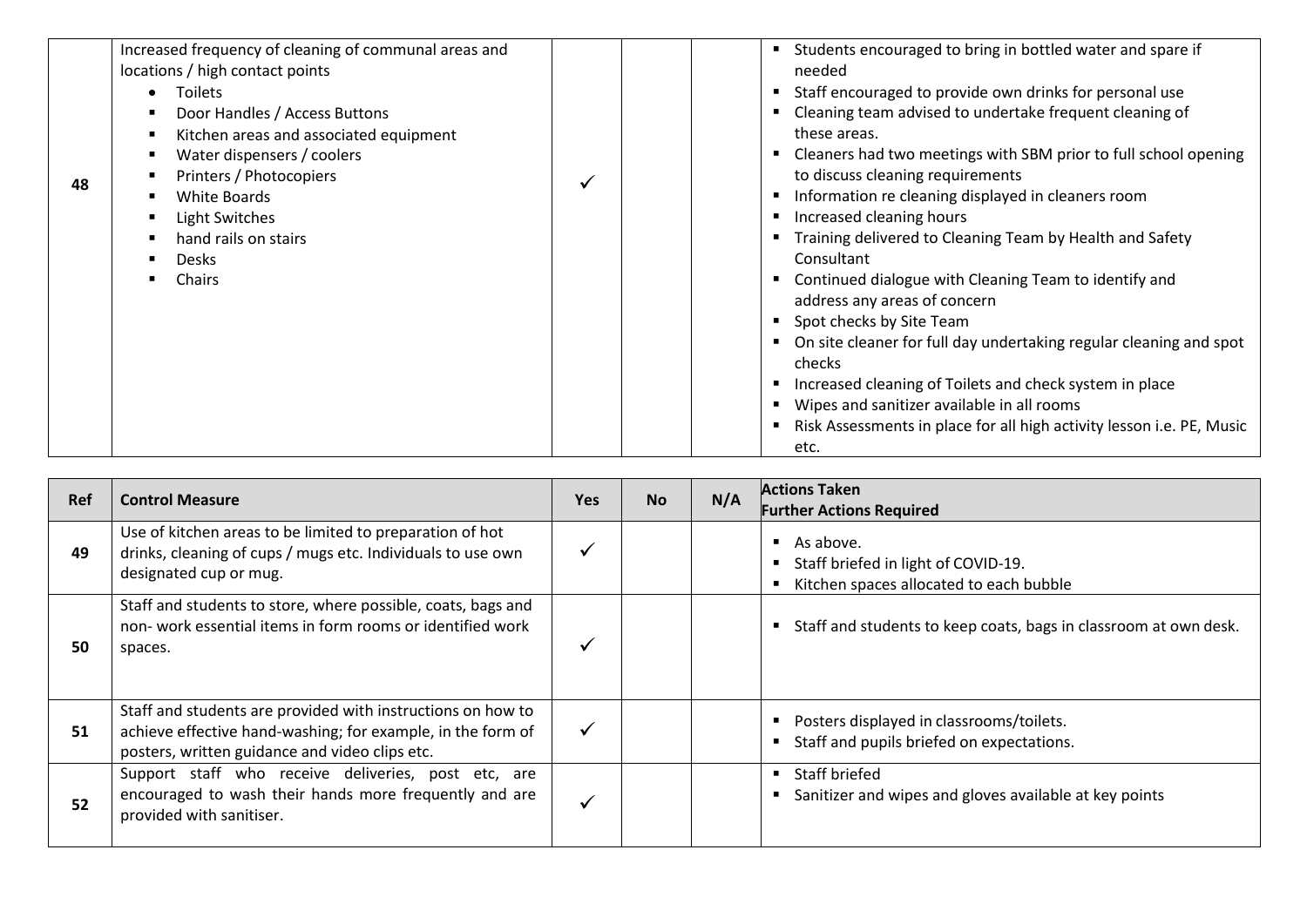|    | Suppliers and Contractors and visitors advised, if attending | Guidance on social distancing, Hand Hygiene and wearing of     |
|----|--------------------------------------------------------------|----------------------------------------------------------------|
|    | premises, of infection control arrangements, no-access areas | masks to be explained prior to visit or on arrival             |
| 53 | and expectations around personal hygiene.                    | Signage placed in reception.                                   |
|    |                                                              | Leaflet produced and available on reception                    |
|    |                                                              | Visitors sign in at reception                                  |
|    | Reduce opportunity/need for external visitors to school      | Meetings and visits to be conducted by email, phone call, zoom |
| 54 |                                                              | and teams where possible                                       |
|    |                                                              | Website and Google Classrooms used for parental and pupil      |
|    |                                                              | notifications where possible                                   |
|    |                                                              | Remote parental meetings where possible                        |
|    |                                                              | Virtual tour of school produced                                |
|    |                                                              | Staggered meetings for open evening events                     |

| <b>Key Roles and Responsibilities</b> |                                                                                                                                                                                                                                            |              |           |     |                                                                                                                                                                                                                                                                                                                                                                                                                                                                                                                                                                                  |
|---------------------------------------|--------------------------------------------------------------------------------------------------------------------------------------------------------------------------------------------------------------------------------------------|--------------|-----------|-----|----------------------------------------------------------------------------------------------------------------------------------------------------------------------------------------------------------------------------------------------------------------------------------------------------------------------------------------------------------------------------------------------------------------------------------------------------------------------------------------------------------------------------------------------------------------------------------|
| Ref                                   | <b>Control Measure</b>                                                                                                                                                                                                                     | <b>Yes</b>   | <b>No</b> | N/A | <b>Actions Taken</b><br><b>Further Actions Required</b>                                                                                                                                                                                                                                                                                                                                                                                                                                                                                                                          |
| 55                                    | Sufficient teaching and support staff available to deliver<br>quality education and supervision of students                                                                                                                                |              |           |     | Attendance monitoring<br>٠<br>Implementation of Covid safety measures and guidance<br>п<br>Regular dialogue with staff<br>п<br>HR support and guidance<br>п<br>Staff well-being lead identified and support in place<br>п<br>Supply staff back up provision available and Covid briefing plan in<br>п<br>place<br>Appointment of additional cover supervisor and pastoral staff<br>п<br>Child care arrangements due to Covid to be reviewed on an<br>п<br>individual basis<br>Google classroom and remote learning blended and embedded<br>$\blacksquare$<br>into the curriculum |
| 56                                    | Sufficient staff and resources are in place to maintain the<br>cleanliness and sit e management of the building and to<br>carry out necessary inspections of consumables needed<br>to maintain hygiene<br>(Including their replenishment). |              |           |     | Site Manager to ensure site team issued with cleaning areas for<br>$\blacksquare$<br>SBM signing off - all areas reviewed to ensure full school<br>coverage<br>SBM briefed all site staff - cleaners, caretakers, catering<br>п<br>Site Manager and SLT monitoring cleaning provision throughout.<br>٠<br>Site Manager reporting to SBM.<br>п<br>Maintaining sufficient stock of cleaning materials by Site Manager<br>п                                                                                                                                                         |
| 57                                    | Sufficient numbers of trained staff are in place to provide<br>Emergency First Aid.                                                                                                                                                        | $\checkmark$ |           |     | Audit carried out to identify first aid trained staff.<br>$\blacksquare$<br>Face Mask / Mask / Apron / Gloves to be worn – and disposed of<br>п<br>following use.<br>First aid officers on rota whilst students in school<br>$\blacksquare$<br>COVID briefing given to first aid should someone display<br>$\blacksquare$                                                                                                                                                                                                                                                        |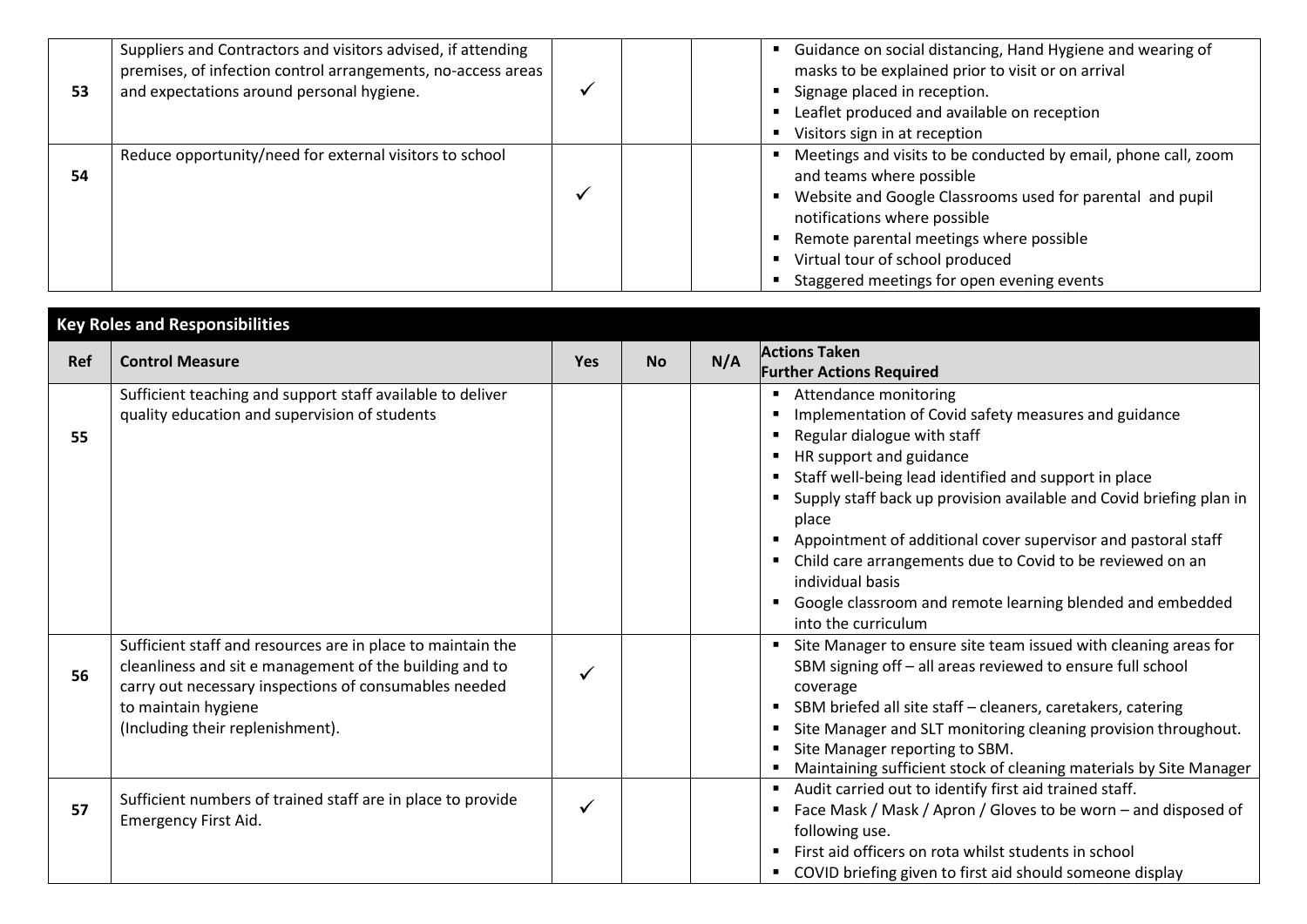|    |                                                                                                                     |  | symptoms                                                                                                                                                                          |
|----|---------------------------------------------------------------------------------------------------------------------|--|-----------------------------------------------------------------------------------------------------------------------------------------------------------------------------------|
|    |                                                                                                                     |  |                                                                                                                                                                                   |
| 58 | Sufficient numbers of staff are in place to enable safe<br>evacuation of the building in the event of an emergency. |  | Clear routes and social distancing measures adhered to.<br>Staff supervision of students.<br>Reviewed fire evacuation procedures and marshalling<br>Staff briefed on expectations |

| Any Additional Information and Control Measures (Detail Below) |                                                                                                                                            |            |           |     |                                                                                                                                                                                                                                                                                                                                                     |
|----------------------------------------------------------------|--------------------------------------------------------------------------------------------------------------------------------------------|------------|-----------|-----|-----------------------------------------------------------------------------------------------------------------------------------------------------------------------------------------------------------------------------------------------------------------------------------------------------------------------------------------------------|
| <b>Ref</b>                                                     | <b>Control Measure</b>                                                                                                                     | <b>Yes</b> | <b>No</b> | N/A | <b>Actions Taken</b><br><b>Further Actions Required</b>                                                                                                                                                                                                                                                                                             |
| 59                                                             | School Transport Arrangements meet Covid 19 Guidance                                                                                       |            |           |     | Audit of students using school bus by year group<br>Liaison with Bus Company to negotiate times required and<br>capacity.<br>Parents/students informed of expected conduct on buses and<br>adherence to social distancing.<br>Students and parents informed of current requirements regarding<br>п<br>wearing of face coverings on public transport |
| 60                                                             | Use of the NHS COVID-19 app in Schools and Further<br><b>Education Colleges.</b><br>https://www.gov.uk/government/publications/use-of-the- | ✓          |           |     | All school staff have been made aware of the features of the app and<br>the processes to follow within school in regards to the app and any<br>notifications received by themselves or a student;                                                                                                                                                   |
|                                                                | nhs-covid-19-app-in-schools-and-further-education-<br>colleges/use-of-the-nhs-covid-19-app-in-schools-and-further-                         |            |           |     | Trace – alerts the individual if they were in close contact with a<br>confirmed case                                                                                                                                                                                                                                                                |
|                                                                | education-colleges                                                                                                                         |            |           |     | Alert – provides the individual with the risk level associated<br>with coronavirus (COVID-19) in their local area, based on the                                                                                                                                                                                                                     |
|                                                                | The NHS COVID-19 APP                                                                                                                       |            |           |     | postcode district they enter                                                                                                                                                                                                                                                                                                                        |
|                                                                | https://covid19.nhs.uk/pdf/introducing-the-app.pdf                                                                                         |            |           |     | Check in $-$ allows the individual to check in to locations via the                                                                                                                                                                                                                                                                                 |
|                                                                | Is available to download for anyone aged 16 or over if they                                                                                |            |           |     | app and official NHS QR codes                                                                                                                                                                                                                                                                                                                       |
|                                                                | lchoose.                                                                                                                                   |            |           |     | Symptoms - allows the individual to check symptoms against<br>government guidance and to get advice                                                                                                                                                                                                                                                 |
|                                                                | For some young people (SEND) parents will need to decide                                                                                   |            |           |     | Test – allows the individual to order a free test and to receive                                                                                                                                                                                                                                                                                    |
|                                                                | whether this is appropriate for their child.                                                                                               |            |           |     | results and advice via the app<br>Isolate - provides an isolation 'companion', which counts down                                                                                                                                                                                                                                                    |
|                                                                | Staff will also be able to use the app.                                                                                                    |            |           |     | how many days they have left to isolate and provides links to<br>useful advice                                                                                                                                                                                                                                                                      |
|                                                                | Guidance and further information for Students and parents                                                                                  |            |           |     | Bluetooth must be enabled for the app to work                                                                                                                                                                                                                                                                                                       |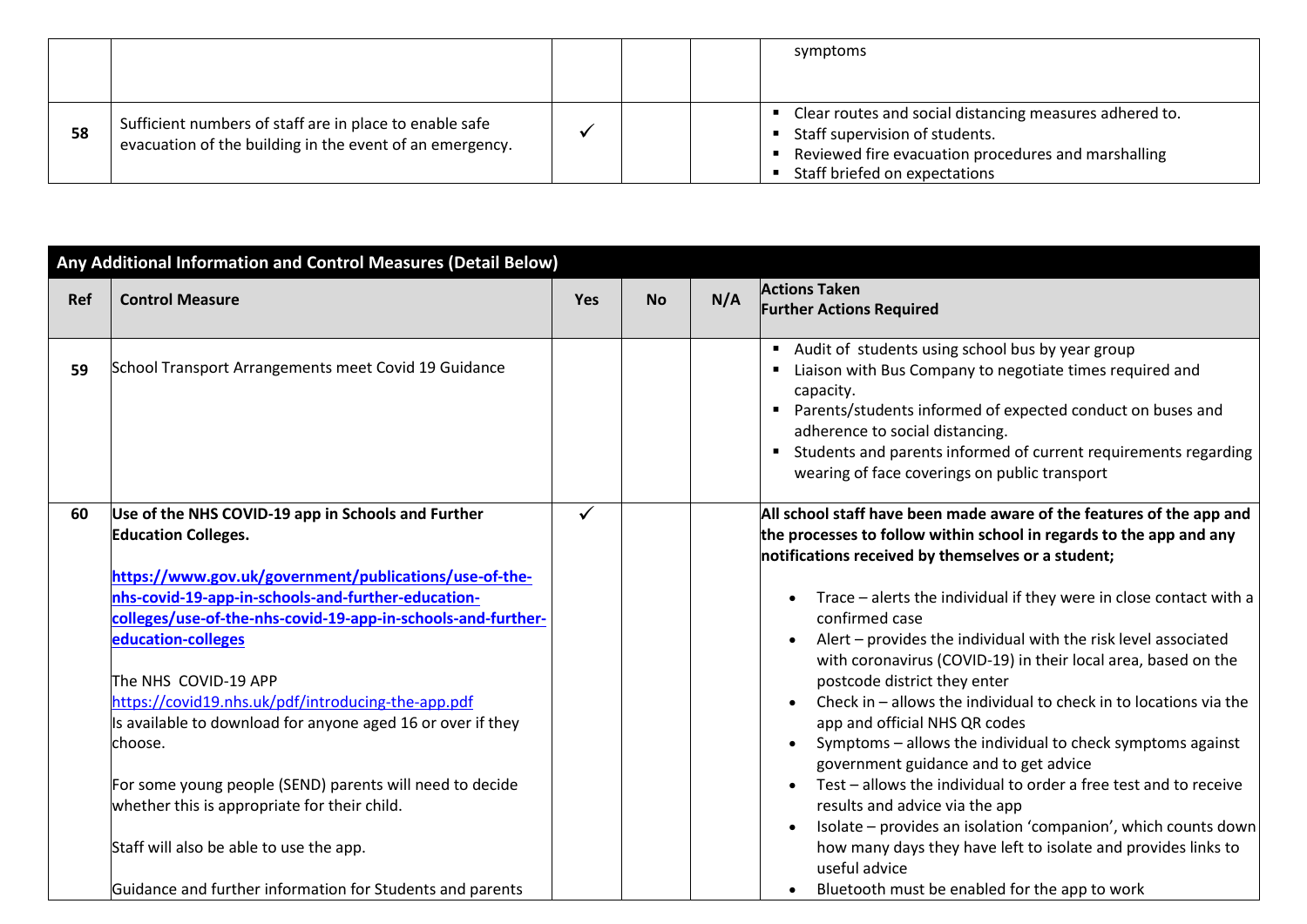| https://covid19.nhs.uk/<br>School will continue to engage with NHS test and Trace along-<br>side the app being used.                                                                                       | If an individual tests positive for COVID-19, the app will ask<br>$\bullet$<br>them to allow others they have been in contact with to be<br>alerted.<br>The tracing function can be paused<br>$\bullet$<br>A reminder can be set to switch the app back on |
|------------------------------------------------------------------------------------------------------------------------------------------------------------------------------------------------------------|------------------------------------------------------------------------------------------------------------------------------------------------------------------------------------------------------------------------------------------------------------|
| The use of the app does not replace the procedures which the                                                                                                                                               | The app does not work if the phone is switched off<br>$\bullet$                                                                                                                                                                                            |
| school follows in the case of the setting being notified of a                                                                                                                                              |                                                                                                                                                                                                                                                            |
| student or staff member testing positive for covid. Escalation<br>processes remain the same.                                                                                                               |                                                                                                                                                                                                                                                            |
| The use of the app does not replace the requirement for<br>social distancing                                                                                                                               |                                                                                                                                                                                                                                                            |
| Individuals must still report a positive case to the school<br>setting                                                                                                                                     |                                                                                                                                                                                                                                                            |
| Staff members receiving a notification via the app must still<br>notify an appropriate person at the school setting before<br>leaving to self-isolate                                                      |                                                                                                                                                                                                                                                            |
| Under 16's                                                                                                                                                                                                 |                                                                                                                                                                                                                                                            |
| The app is available to over 16's but it may happen that a<br>younger student has downloaded the app.<br>In this instance if they inform you of a notification you should<br>follow your usual procedures. |                                                                                                                                                                                                                                                            |
|                                                                                                                                                                                                            |                                                                                                                                                                                                                                                            |
| The app has a check-in feature which enables a venue to                                                                                                                                                    |                                                                                                                                                                                                                                                            |
| register for an official NHS QR code and allows users to 'check-                                                                                                                                           |                                                                                                                                                                                                                                                            |
| in' to participating venues on their app by scanning that code.                                                                                                                                            |                                                                                                                                                                                                                                                            |
| https://covid19.nhs.uk/pdf/user-gr-guide.pdf                                                                                                                                                               |                                                                                                                                                                                                                                                            |
|                                                                                                                                                                                                            |                                                                                                                                                                                                                                                            |
|                                                                                                                                                                                                            |                                                                                                                                                                                                                                                            |
| If the Schools/FE premises comes within the scope of the                                                                                                                                                   |                                                                                                                                                                                                                                                            |
| current guidance for maintaining records of staff, customers                                                                                                                                               |                                                                                                                                                                                                                                                            |
| and visitors to support the NHS Test and Trace we will display                                                                                                                                             |                                                                                                                                                                                                                                                            |
| an NHS QR poster in line with the 'working safely during                                                                                                                                                   |                                                                                                                                                                                                                                                            |
| coronavirus (COVID-19) outbreak'                                                                                                                                                                           |                                                                                                                                                                                                                                                            |
| https://www.gov.uk/guidance/maintaining-records-of-staff-                                                                                                                                                  |                                                                                                                                                                                                                                                            |
| customers-and-visitors-to-support-nhs-test-and-trace                                                                                                                                                       |                                                                                                                                                                                                                                                            |
|                                                                                                                                                                                                            |                                                                                                                                                                                                                                                            |
| When needed the schools/college will create an NHS QR code                                                                                                                                                 |                                                                                                                                                                                                                                                            |
| posters online for free:                                                                                                                                                                                   |                                                                                                                                                                                                                                                            |